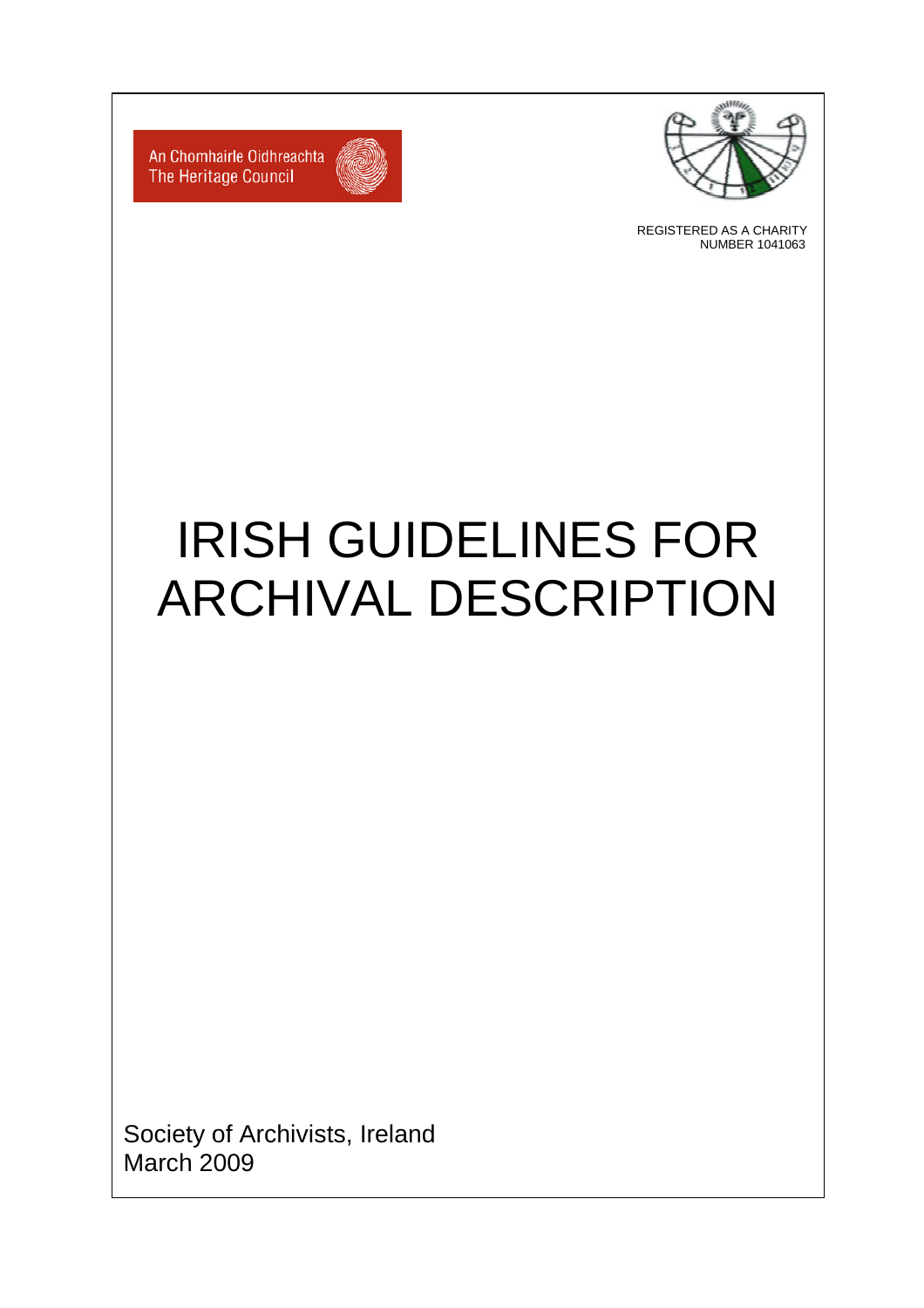# **Irish Guidelines for Archival Description**

| <b>Table of Contents</b>                                | Page |
|---------------------------------------------------------|------|
| Introduction                                            | 3    |
| <b>Multi-level Description and Data Elements</b>        | 4    |
| <b>Structure of the Guidelines</b>                      | 6    |
| <b>Descriptive Elements</b>                             |      |
| 1. Reference Code                                       | 7    |
| 2. Title                                                | 9    |
| 3. Creation Dates                                       | 11   |
| 4. Level of Description                                 | 13   |
| 5. Extent and Medium                                    | 14   |
| 6. Creator(s)                                           | 16   |
| 7. Administrative/Biographical History                  | 18   |
| 8. Archival History                                     | 21   |
| 9. Immediate Source of Acquisition                      | 22   |
| 10. Scope and Content                                   | 23   |
| 11. Appraisal and Destruction                           | 26   |
| 12. Accruals                                            | 27   |
| 13. Arrangement                                         | 28   |
| 14. Access Conditions                                   | 29   |
| 15. User Conditions                                     | 30   |
| 16. Language/Scripts of Material                        | 31   |
| 17. Physical Characteristics and Technical Requirements | 32   |
| 18. Finding Aids                                        | 33   |
| 19. Originals Information                               | 34   |
| 20. Copies Information                                  | 35   |
| 21. Related Material                                    | 36   |
| 22. Publication Note                                    | 37   |
| 23. Note                                                | 38   |
| <b>Control Elements</b>                                 |      |
| 24. Archivist's Note                                    | 39   |
| 25. Rules/Conventions                                   | 40   |
| 26. Date of Description(s)                              | 41   |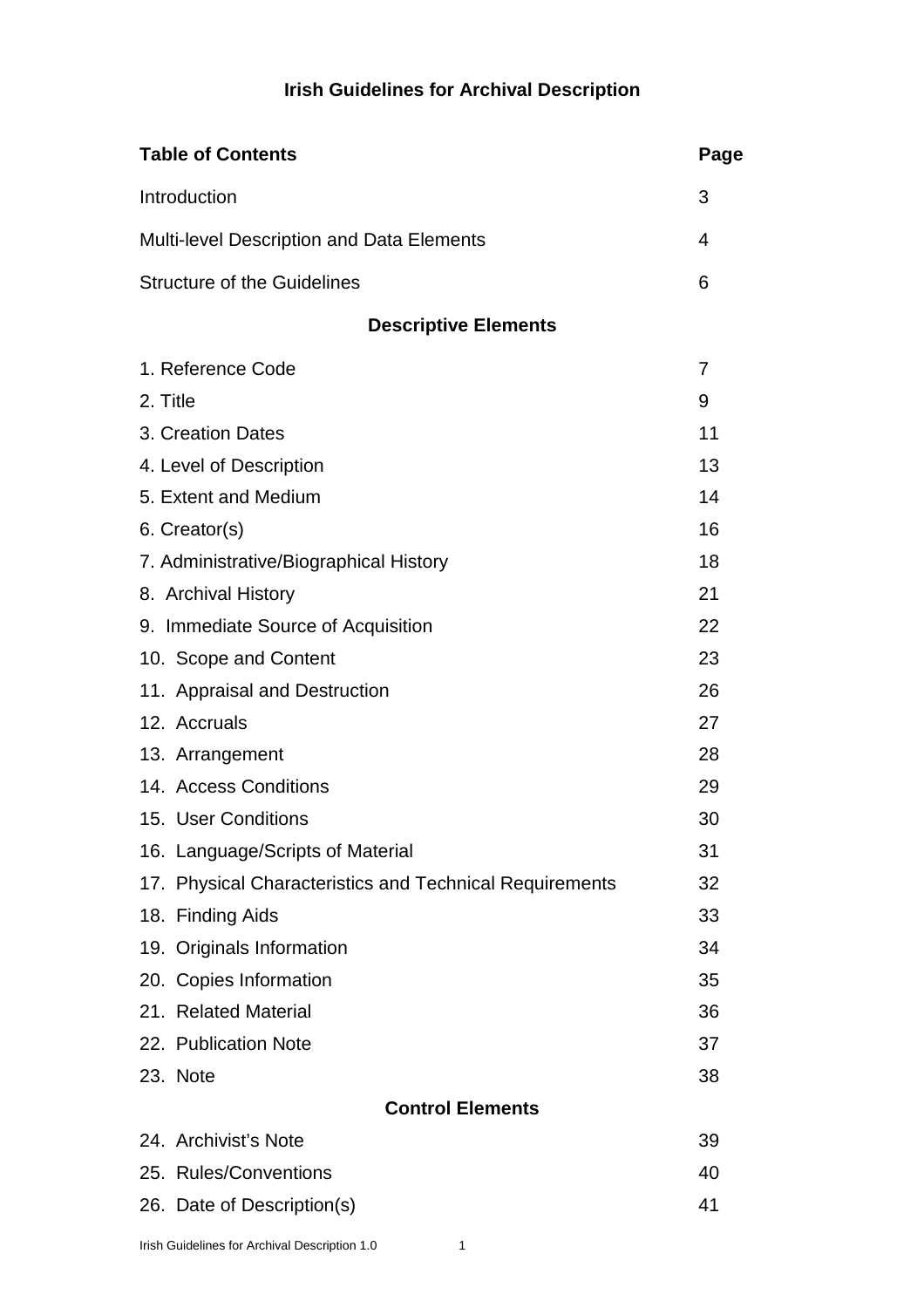# **Appendices**

| Appendix A - Dates: Further Examples | 42 |
|--------------------------------------|----|
| Appendix B - Bibliography            | 43 |
| Appendix C - Glossary                | 44 |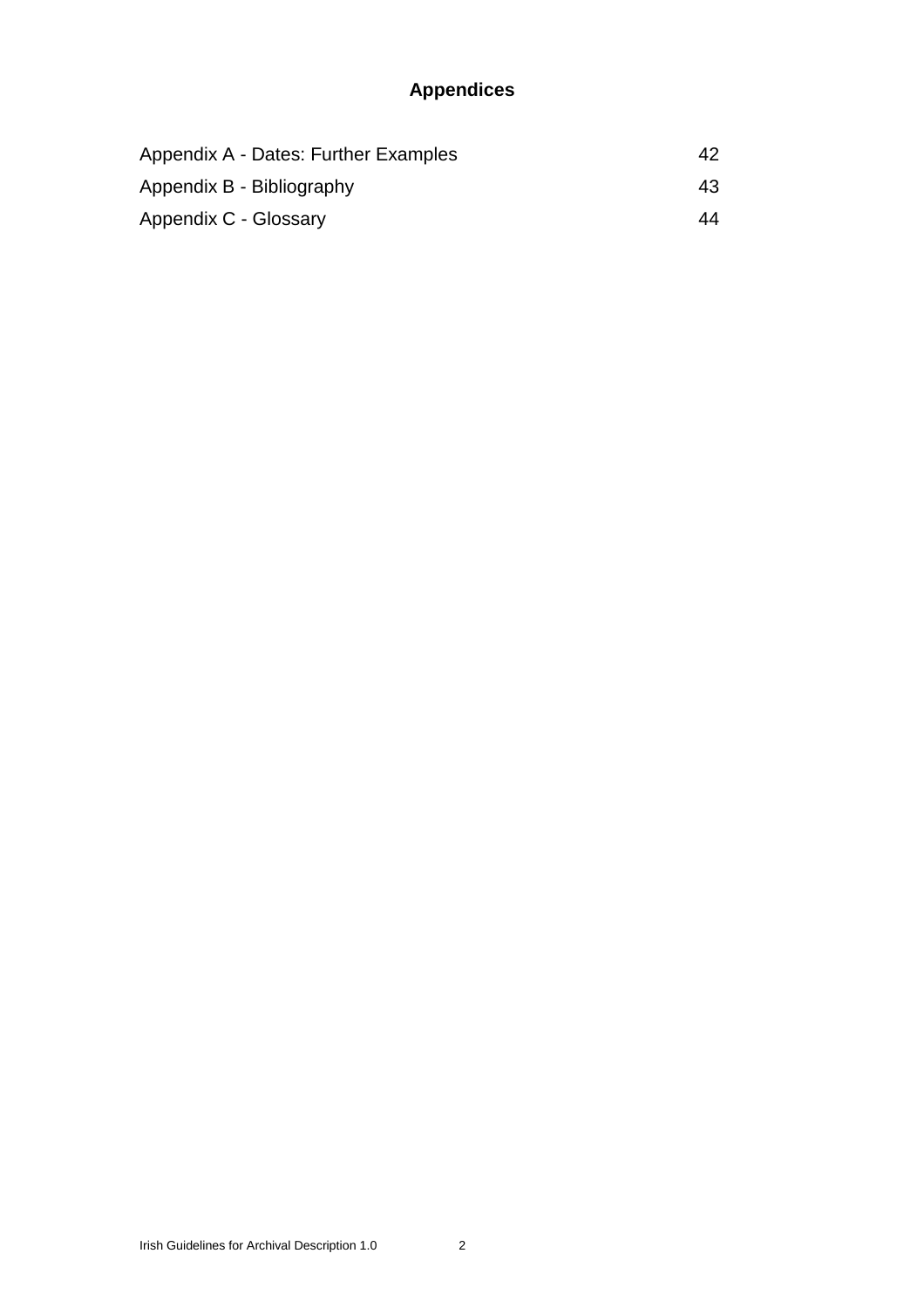# **INTRODUCTION**

These guidelines outline and explain best practice for archival description in Ireland. They apply to all kinds of archival collections and fonds. They are designed to assist archivists working with or without archival software packages.

The guidelines are based on ISAD(G): *General International Standard* Archival Description, 2<sup>nd</sup> Edition (2000) and should be used in conjunction with it. Like ISAD(G), these quidelines facilitate the creation of catalogue records for all kinds of archives. For more detailed description of special format material, such as photographs, maps and audiovisual archives, formatspecific standards can also be consulted. The guidelines concern themselves only with the description of archives. They are not a guide to arrangement.

The aim of the guidelines is facilitate the standardization of descriptive practice in Ireland. Currently, the lack of a common practice militates against the easy use of finding aids by researchers moving from one archive to another. It also impedes progress towards interoperability. What makes the issue of standardization more pressing is that preliminary investigation is underway for establishing an online portal for Irish archives. A portal project would demand a standardized approach to description.

These guidelines have been produced by the Descriptive Standards Subcommittee, established by the Irish Region of the Society of Archivists in Spring 2008. The sub-committee members were Mary Mackey and Hazel Menton, National Archives of Ireland, Ciara Kerrigan, National Library of Ireland, and Elizabeth Mullins, School of History and Archives, University College Dublin. The work was carried out with the assistance of Stephen Scarth of PRONI and in consultation with Bill Stockting of the British Library. We are grateful to the members of committee of the Society of Archivists Ireland and the Heritage Council of Ireland, which provided support for various stages of our work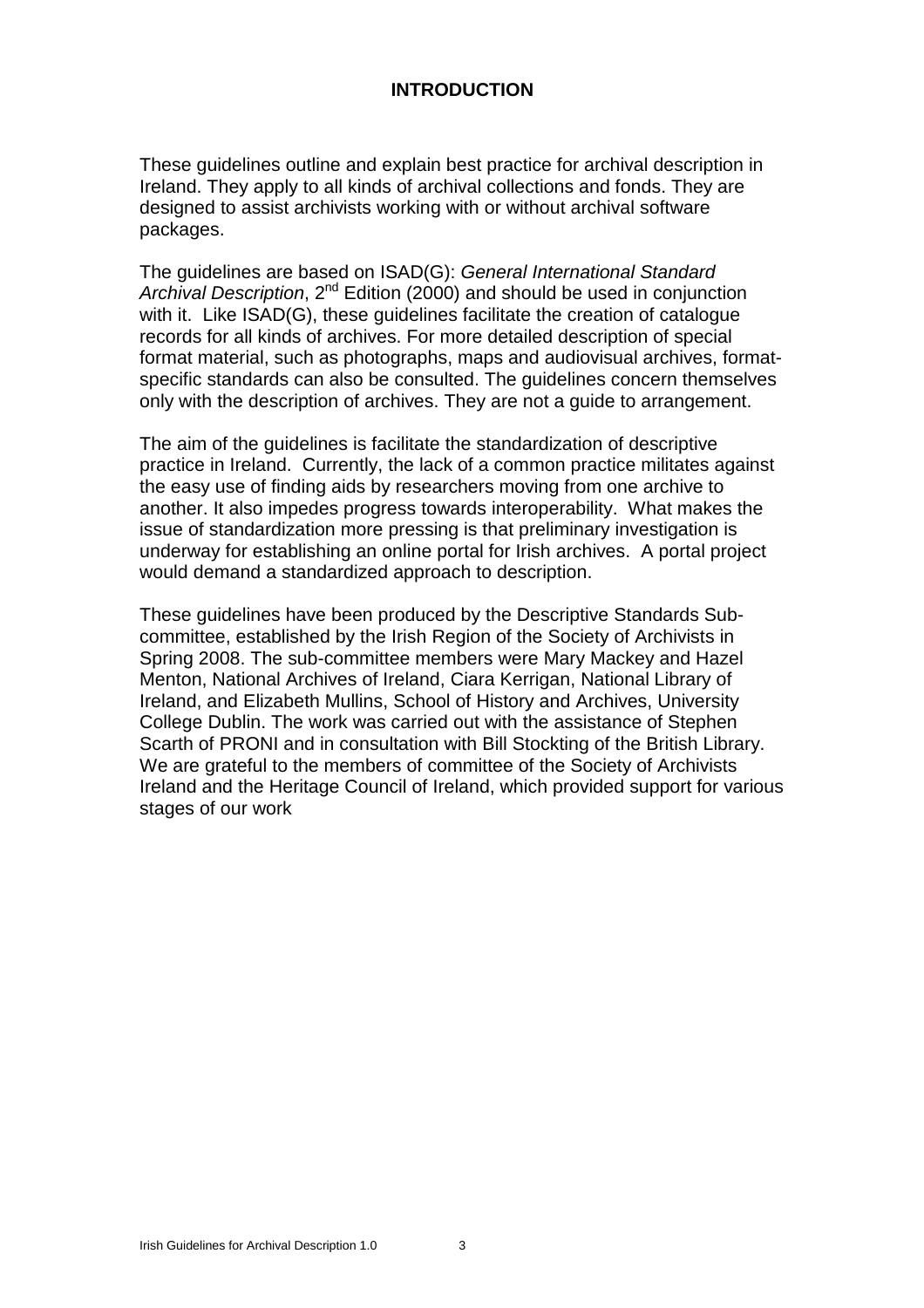# **MULTI-LEVEL DESCRIPTION AND DATA ELEMENTS**

 $\mathsf{ISAD}(G)$  is based on the concept of multi-level description<sup>1</sup>. Descriptions are created at three broad levels:

1. Fonds and its sub-divisions (sub fonds): the upper levels of a description which give the user contextual information about the creator(s) and the origins of the records being described.

2. Series and its sub-divisions (sub series, sub sub series etc): the central levels of a description describing groupings of records which include more specific information about the purpose and use of particular types of record

3. File and item: the lowest levels of a description which describe individual files and items.

ISAD(G) identifies 26 data elements applicable to an archival description. Four principles guide how these elements combine to create coherent multilevel descriptions of archival collections:

- Description proceeds from the general to the specific
- Information should be relevant to the level of description
- Descriptions should be linked between levels
- There should be non-repetition of information

The *Irish Guidelines for Archival Description*, following ISAD(G), identify and explain the elements which can be used in the description of archival materials. These elements are divided into two groups: 'descriptive elements', which directly describe the archival material, and 'control elements', which describe the finding aid and its creation.

To facilitate multi-level description, the *Irish Guidelines* classify each element as mandatory, mandatory where applicable or optional.

**Mandatory elements** are those which must be included in each description. The guidelines identify seven elements as mandatory at all levels of description. These elements are 'reference code', 'title', 'creation dates','level of description', 'extent and medium', 'creator(s)' and 'scope and content'. Five additional elements are mandatory at the level of fonds. These are 'administrative/biographical history', 'arrangement', 'archivist's note','rules/conventions'and 'date of description(s)'. 'Archivist's note' and 'date of descriptions' will be generated automatically in an electronic cataloguing system.

**Mandatory where applicable elements** are included when a particular condition or set of circumstances apply which should be made known to the user. The 'Mandatory where applicable' elements are 'originals information', 'physical characteristics and technical requirements', 'language/scripts of material', 'user conditions', 'access conditions', 'appraisal and destruction'

<sup>1</sup> This description of levels is based on the *A2A Guidelines for new and revised cataloguing* Version 1.0 (2002) p. 6. See also *A2A Basic archival principles for new cataloguing projects* Version 1.1 (2003)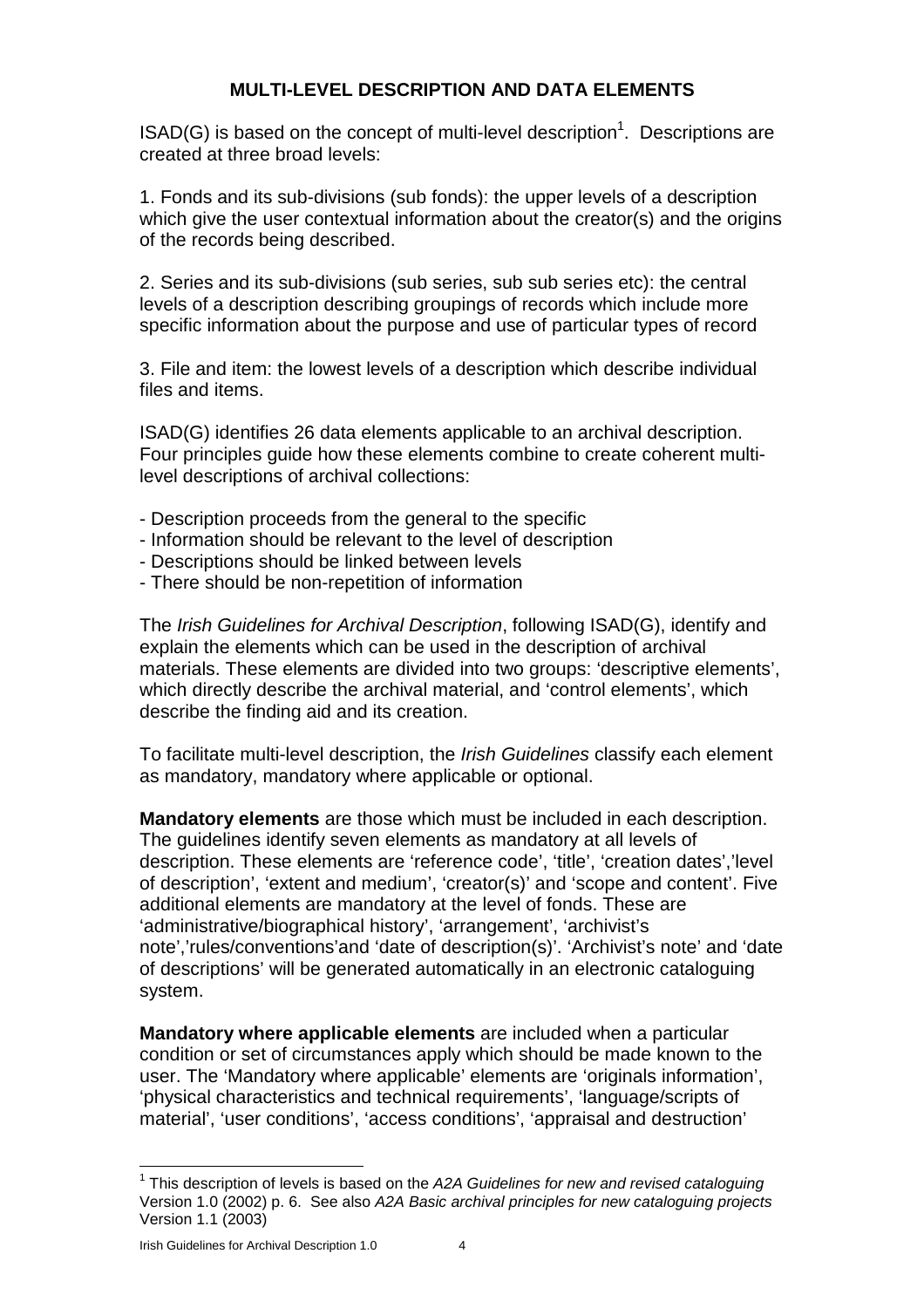**Optional elements** are included at the discretion of the archivist when additional information is available which will add to the user's understanding of the material. The 'Optional elements' are 'accruals', 'immediate source of acquisition', 'archival history', 'finding aids', 'note', 'copies information', 'related material' and 'publication note'.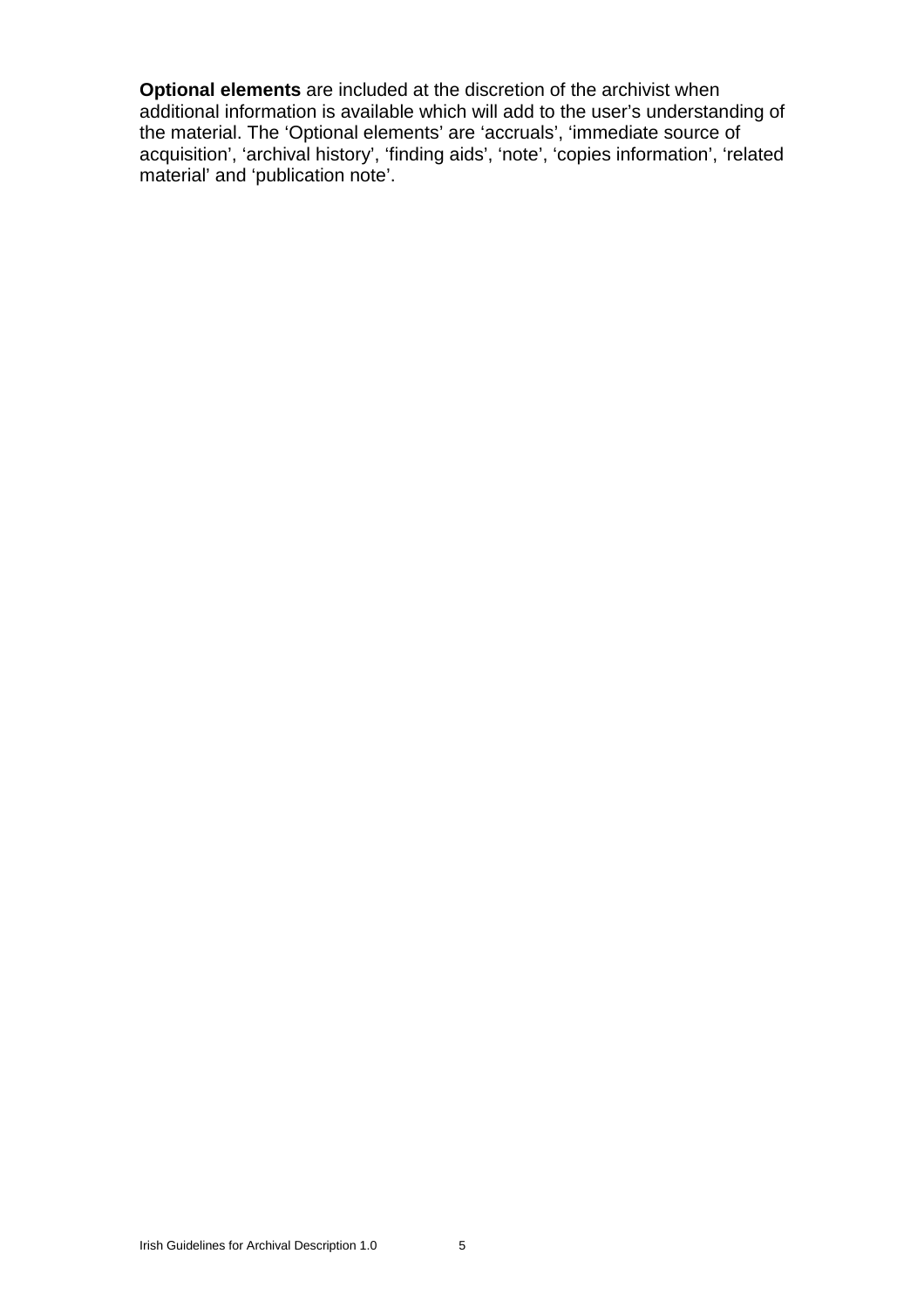# **STRUCTURE OF THE GUIDELINES**

The guidelines describe the 26 data elements listed in the order in which they appear in ISAD(G). They conclude with an appendix related to dating conventions, a bibliography and a glossary of terms.

The description of each element contains the following components:

#### **Element Name**

This names the data element.

#### **ISAD(G) reference**

This refers to the section in ISAD(G) on which the element is based.

#### **Status**

This classifies each element as 'Mandatory', 'Mandatory where applicable' or 'Optional'.

#### **Guidelines/ rules**

This states the guidelines or rules which apply to the description of the element at every level, covering areas such as format and descriptive conventions. If no general guidelines or rules exist, this component is omitted from the element description.

#### **Examples**

This provides examples from Irish archives illustrating each element at the three broad levels of fonds, series and file/item. In some instances, examples are provided at fonds and series levels only, as this is the level at which these elements are generally applied.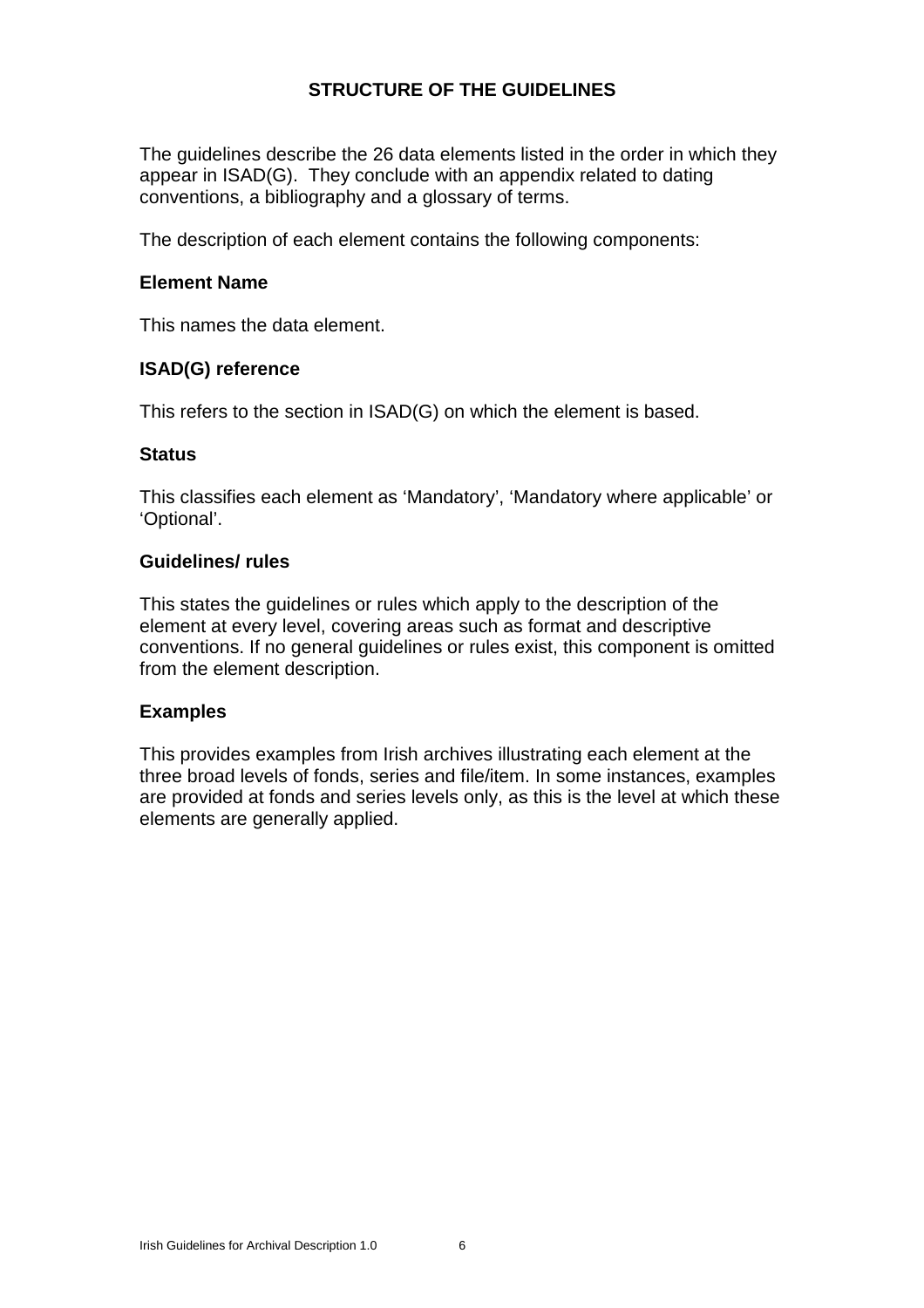# **DESCRIPTIVE ELEMENTS**

# **1. REFERENCE CODE**

# **ISAD(G) Reference:** 3.1.1

**Status:** Mandatory

#### **Guidelines:**

Each unit of description must have a unique reference code.

The unique reference code identifies a unit of description and provides a link to the description it represents.

Depending on its context, the reference code can include a country code, repository code, and codes indicating fonds, subfonds, series, subseries, file, and item levels.

Country code should be included for international data exchange, repository codes in a national context.

#### **Rules**:

- Country code should follow ISO 3166 (IE for Republic of Ireland, GB for Northern Ireland)
- For convenience, ARCHON codes should be used for repository level (e.g. National Archive code IE 0625, PRONI code GB 0255)

At all other levels:

- Uppercase should be used in preference to lowercase. A mixture of cases should be avoided
- There should be no punctuation
- Roman numerals should not be used
- Higher level reference codes should always precede lower level codes
- A forward slash (/) should be used as an indicator of a change of level of description

## **Fonds Level:**

Reference codes at fonds level comprise a short code that is unique to the fonds being described.

Examples

PRES S1 129 CR1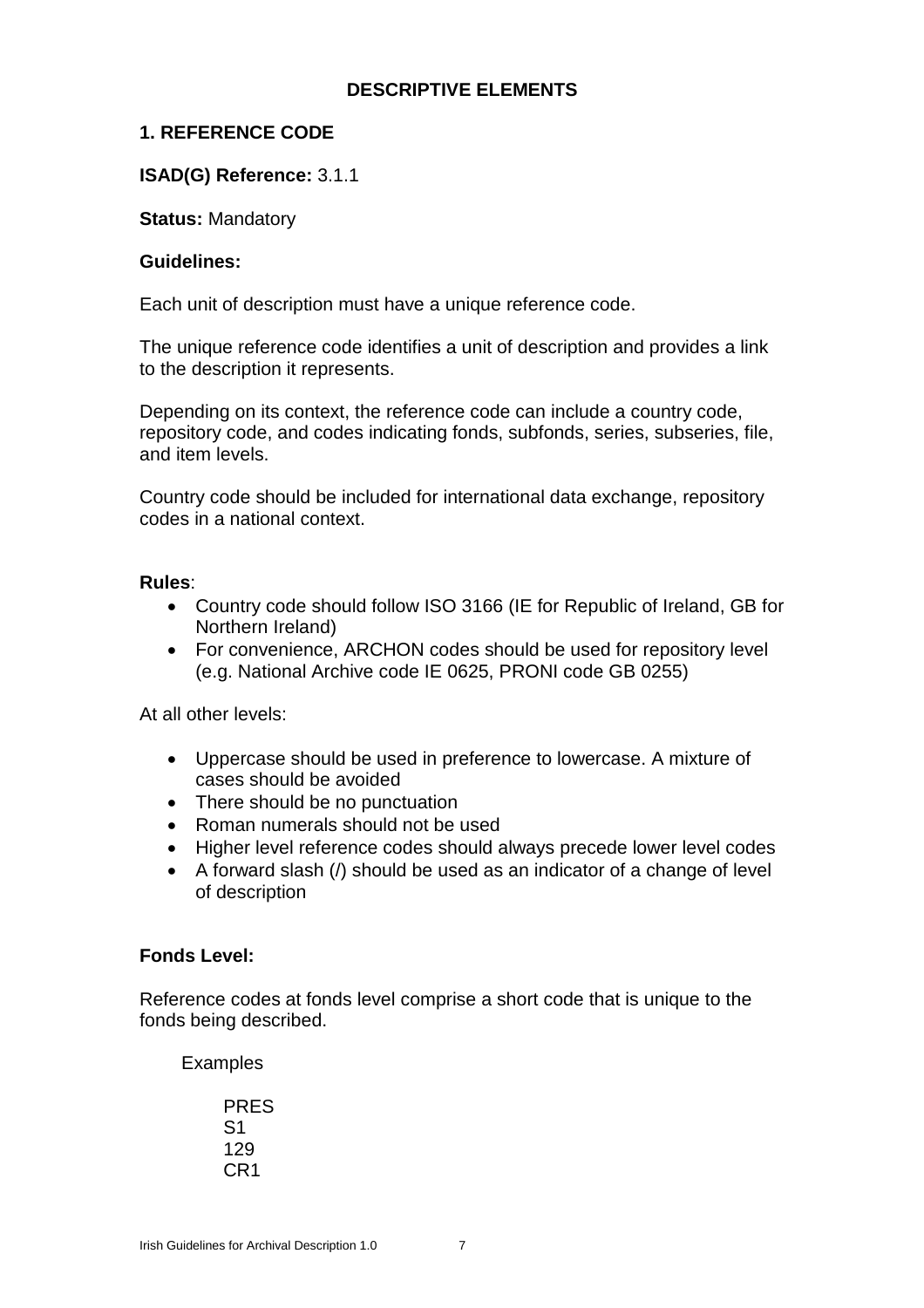# **Sub Fonds Level:**

Examples 129/2 CR1/1

## **Series and Sub Series Level:**

Assign a short code unique to the series, or sub series, being described.

The code at series and sub series level should include the fonds code and short code(s) unique to the series or sub series being described.

| Examples at series level | Examples at sub series level |
|--------------------------|------------------------------|
| PRES/1                   | <b>PRES/1/1</b>              |
| S1/10                    | S1/10/1                      |
| 129/2/5                  | 129/2/5/3                    |

#### **File and item level:**

Assign a short numeric code to the file or item being described.

The reference code at file or item level should be preceded by the codes of the higher levels i.e. fonds, series and sub series codes.

Examples PRES/1/1/9

> S1/10/1/5 129/2/5/3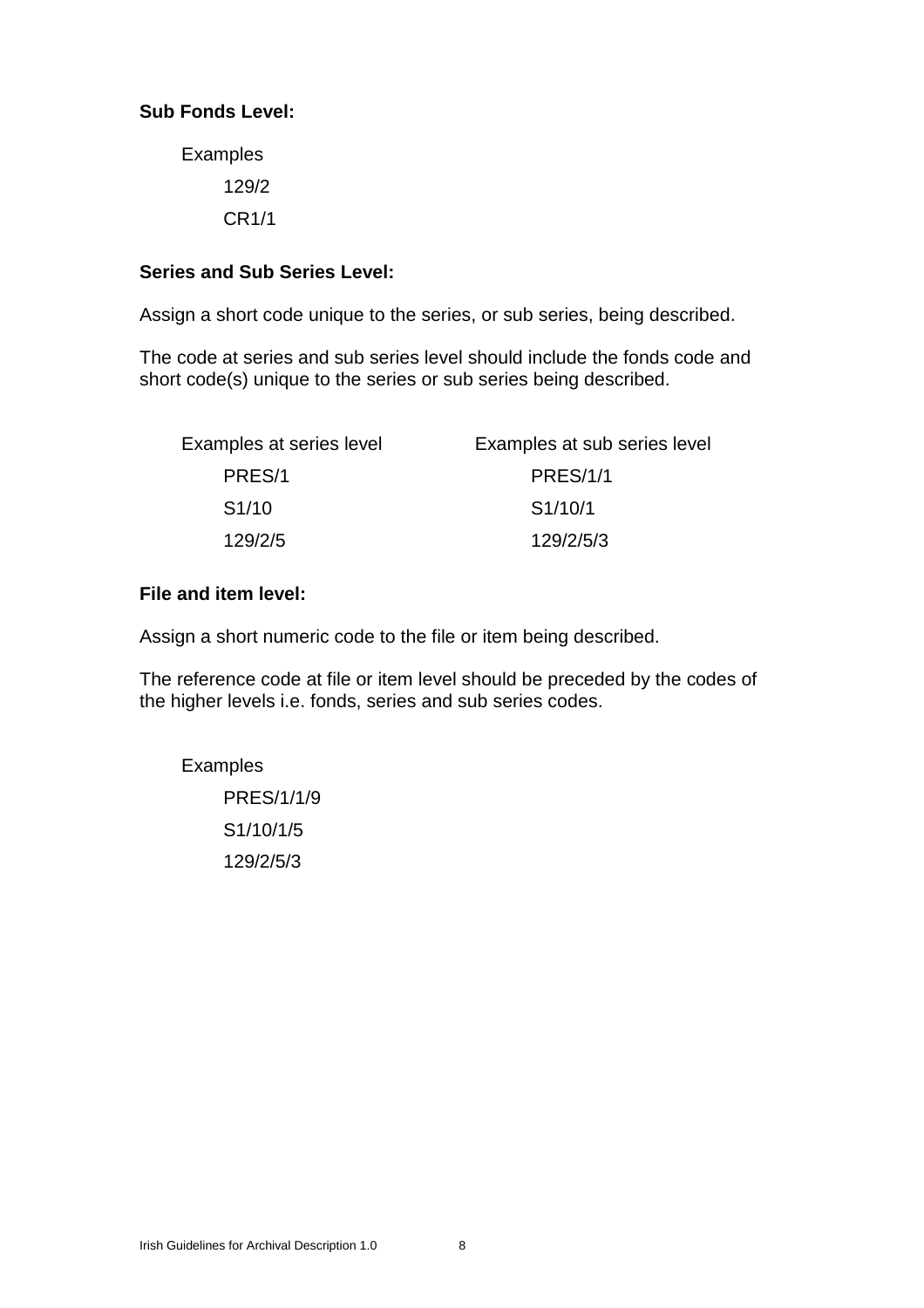# **2. TITLE**

# **ISAD(G) Reference:** 3.1.2

# **Status:** Mandatory

# **Guidelines:**

At all levels single quotation marks should be used to distinguish between formal and supplied titles.

# **Fonds level:**

At fonds level give a clear and concise statement made up of two elements: name of the creator and an indication of the nature or form of the fonds. This should be a basic description, such as 'archives', 'papers' or 'records'. Details about specific types of records can be given in the scope and content area.

# Examples

Office of the Secretary to the President: records Papers of John A. Costello Lismore Estate Papers Northern Ireland Office: papers Fine Gael Election Archives

# **Series and Sub Series level:**

At series and sub series level give a clear and concise statement made up of two elements: the name of the creator and the specific type of records.

# Examples

Office of the Secretary to the President: registered files Dáil Éireann Publicity Bureau: communications and press releases Joyce Papers: draft of episodes of Ulysses Department of Education: Private Office files

# **File and Item level:**

Where a file or item has a formal title, this should be used.

Where there is no title, give a brief statement that identifies it. This should generally be contained in a single sentence with detailed information being placed in the scope and content area. The type of descriptive information to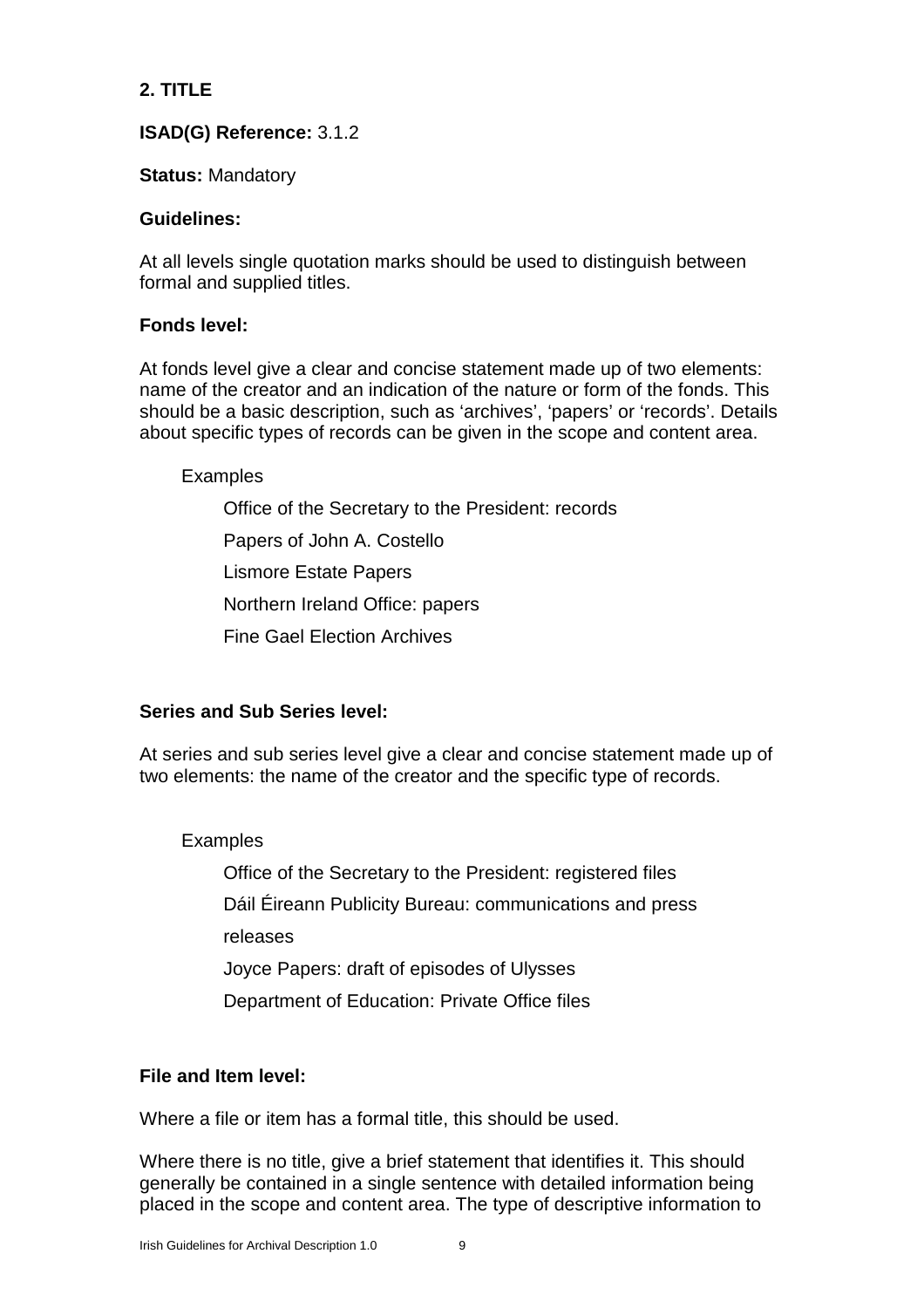include will depend on the particular nature of the document and may reflect record type, activity, function, topic, location or period.

Examples

Biographical notes on Eamon De Valera

Orders of sale to Land Commission

Memorandum sent to Edward VII

Notebook containing preparatory work for Ulysses

Irish teachers' pension rules 1921

Typescript list of words in English with Irish equivalents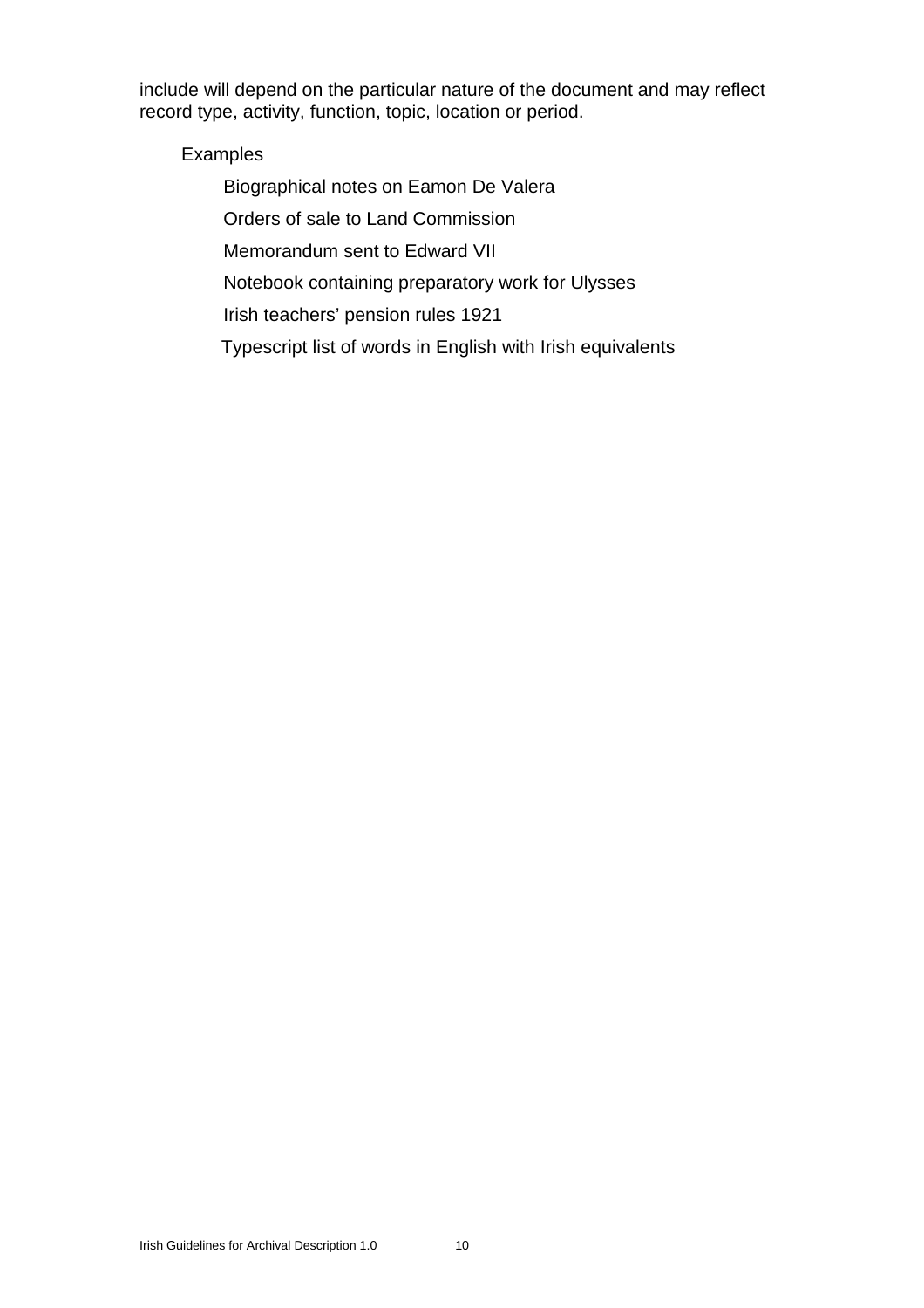# **3. CREATION DATES<sup>2</sup>**

# **ISAD(G) Reference:** 3.1.3

# **Status:** Mandatory

# **Guidelines:**

Each unit of description must have creation dates(s).

Creation dates can be either precise, specifying the day, month, year, or imprecise, specifying the decade, century or part of century.

Both precise and imprecise dates can be either certain or derived:

Certain: the creation date(s) is recorded in the unit of description Derived: the creation date(s) is inferred from either the unit of description and/or other sources.

# **Rules:**

For all dates:

- Dates should be given in the modern form
- Give the modern equivalent for regnal years and pre-Gregorian calendar documents (before 1 January 1752)
- Dates should be given in the same language as the finding aid
- Year span should be given in full
- Months should either be given in full or abbreviated to 3 letters
- Do not use the suffixes 'st', 'rd', 'th'
- Do not use punctuation
- Separate dates with a hyphen
- Do not use roman numerals

For derived dates only:

- Derived dates should be indicated by use of square brackets
- Do not use 'Undated' as it is unhelpful and unnecessary.
- A question mark '?' indicates a single year in which the document was created
- Circa, 'c', indicates a possible span of five years before or after the date given
- An explanation of the derivation of date can be given in the scope and content element.

# **Fonds level:**

At fonds level dates should be given as a year or span of years. At this level only provide date spans in years, detailed dates with days and months should

 $2$  Further examples of dates are provided in Appendix A.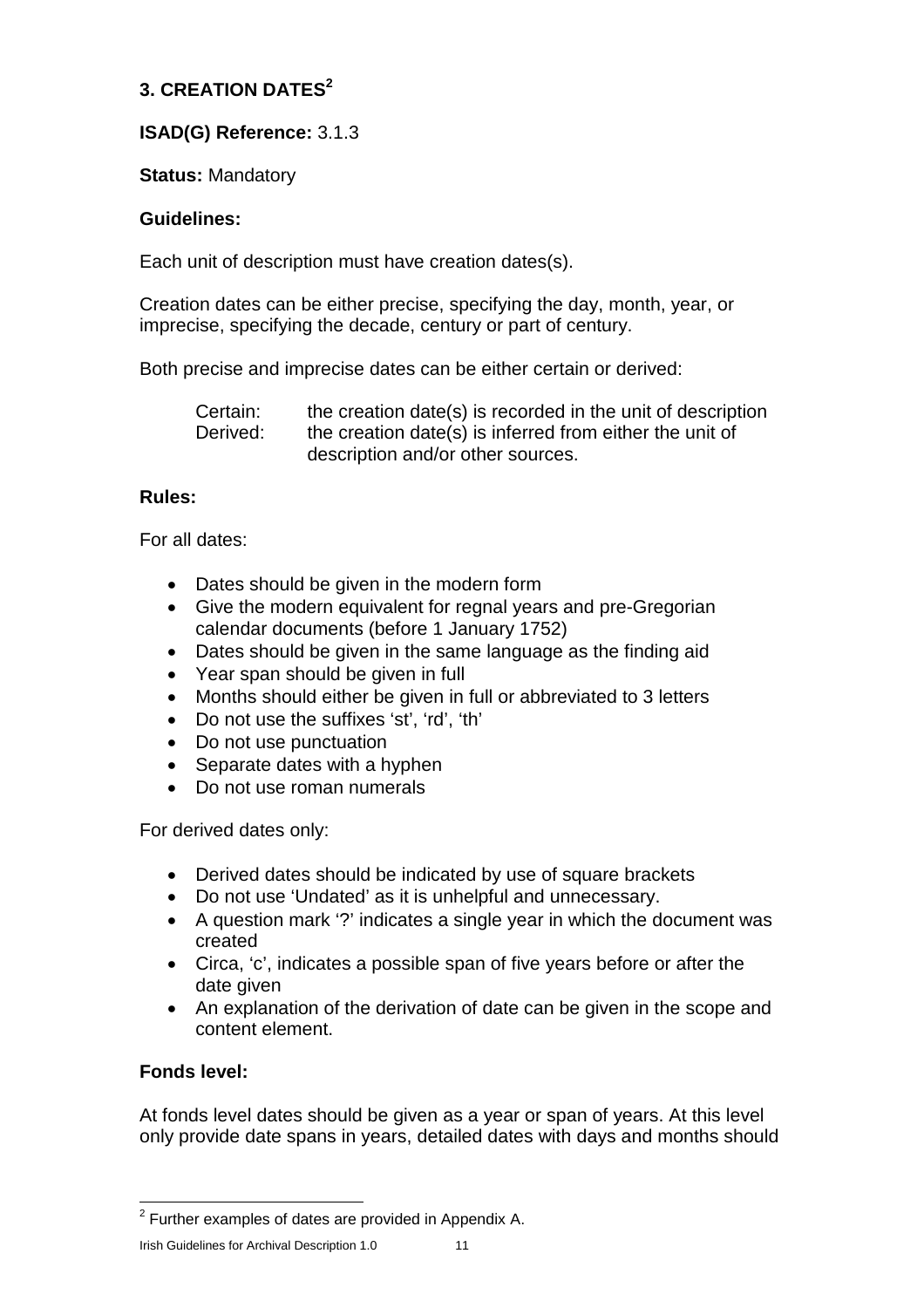not be given. If the covering dates are misleading to the user, an explanation can be given in the scope and content area.

If dates at fonds level are uncertain, it is not necessary to use square brackets, circa or question marks as dates can be clarified and specified at series, sub series and item level.

First and last dates should be separated by a hyphen and no other punctuation should be used.

Examples

1900

1750-1877

#### **Series and Sub Series level:**

At series and sub series level the dates should be given as a year or span of years.

At these levels square brackets are used for derived dates. When derived dates are uncertain, circa or questions marks are used within the brackets.

First and last dates should be separated by a hyphen.

| Examples at series level | Examples at sub series level |
|--------------------------|------------------------------|
| 1852-1853                | 1900-1909                    |
| $[C1852-1853]$           | [c 1900-1902]                |
| $[?1852-1853]$           | [?1900-1902]                 |

#### **File and item level:**

Give the precise creation date as given in the document in terms of days, months and years if possible. For copies give the date of the copy rather than the date of the original. The date of the original should be included in the title or scope and content area. Where there are gaps at file or item level this should be indicated in the scope and content area.

At these levels square brackets are used for derived dates. Circa or questions marks are used within the brackets to indicate uncertain dates.

First and last dates should be separated by a hyphen.

Examples

2 Sep 1792-30 Sep 1792 2 September 1792-30 September 1792 [2 Sep 1792] [c 2 Sep 1792]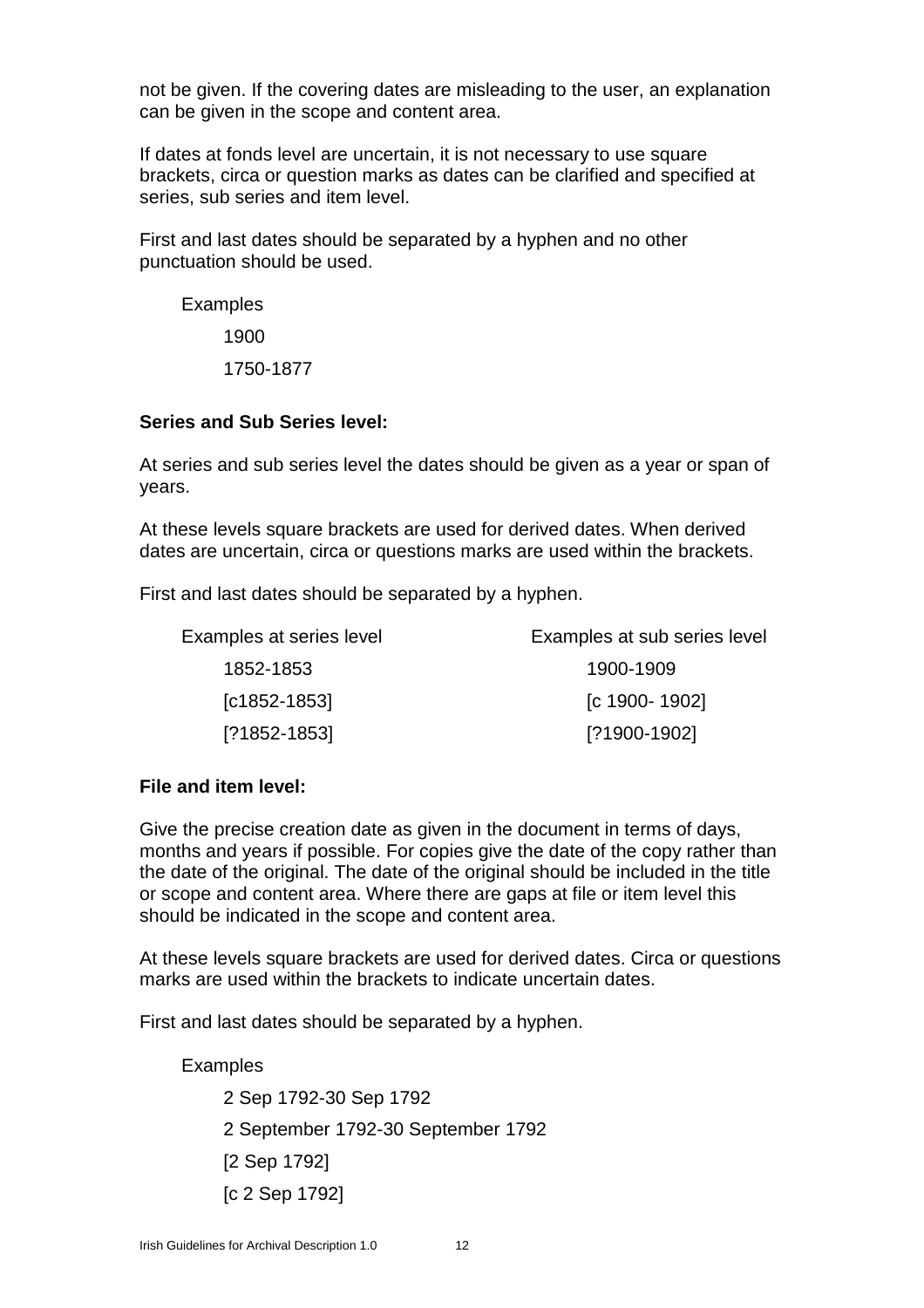# **4. LEVEL OF DESCRIPTION**

**ISAD(G) Reference:** 3.1.4 and Appendix A-1 'Models of the levels of arrangement of a fonds'

**Status:** Mandatory where applicable

#### **Guidelines:**

State the level of description before each fonds, sub fonds, series or sub series.

The following examples are the most common levels of description which may be contained in a fonds.

Examples Fonds Sub fonds Sub-sub fonds Series Sub series Sub-sub series Sub-sub-sub series File Item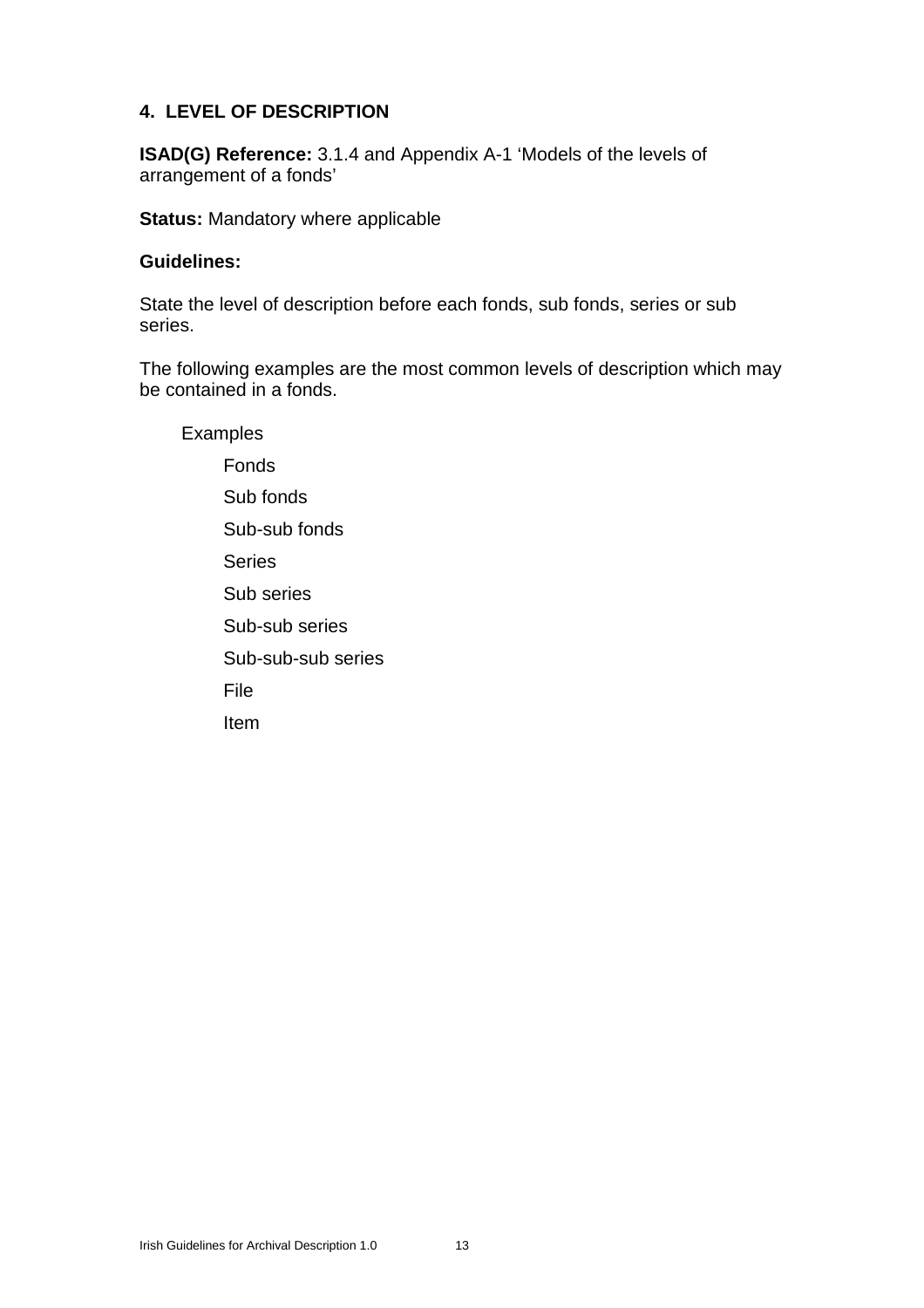# **5. EXTENT AND MEDIUM**

# **ISAD(G) Reference:** 3.1.5

## **Status:** Mandatory

#### **Guidelines:**

This element indicates the number and medium of documents being described.

#### **Rules:**

- Roman numerals should not be used
- Linear and cubic measurements should be avoided as they are of limited assistance to the user

#### **Fonds level:**

At fonds level extent can be given as the number of archival boxes. For smaller fonds it may be more appropriate to give the number of items.

## Examples

25 boxes 4 volumes 3 files 10 boxes and 2 outsize items

# **Series and Sub Series level:**

This element indicates the size of the series (or sub series) being described. An estimation of the number of records should be given. Precise definitions of record types such as minute books or deeds should be avoided.

| Examples at series level | Examples at sub series level |  |
|--------------------------|------------------------------|--|
| 25 boxes                 | 5 boxes                      |  |
| 10 files and 2 volumes   | 5 files and 1 volume         |  |
| 3 volumes                | 6 volumes                    |  |
| 1 item                   | 3 items                      |  |

## **File and Item level:**

At file and item level give the precise indication of the extent and medium of the unit of description. This can state the general extent followed by the specific in brackets.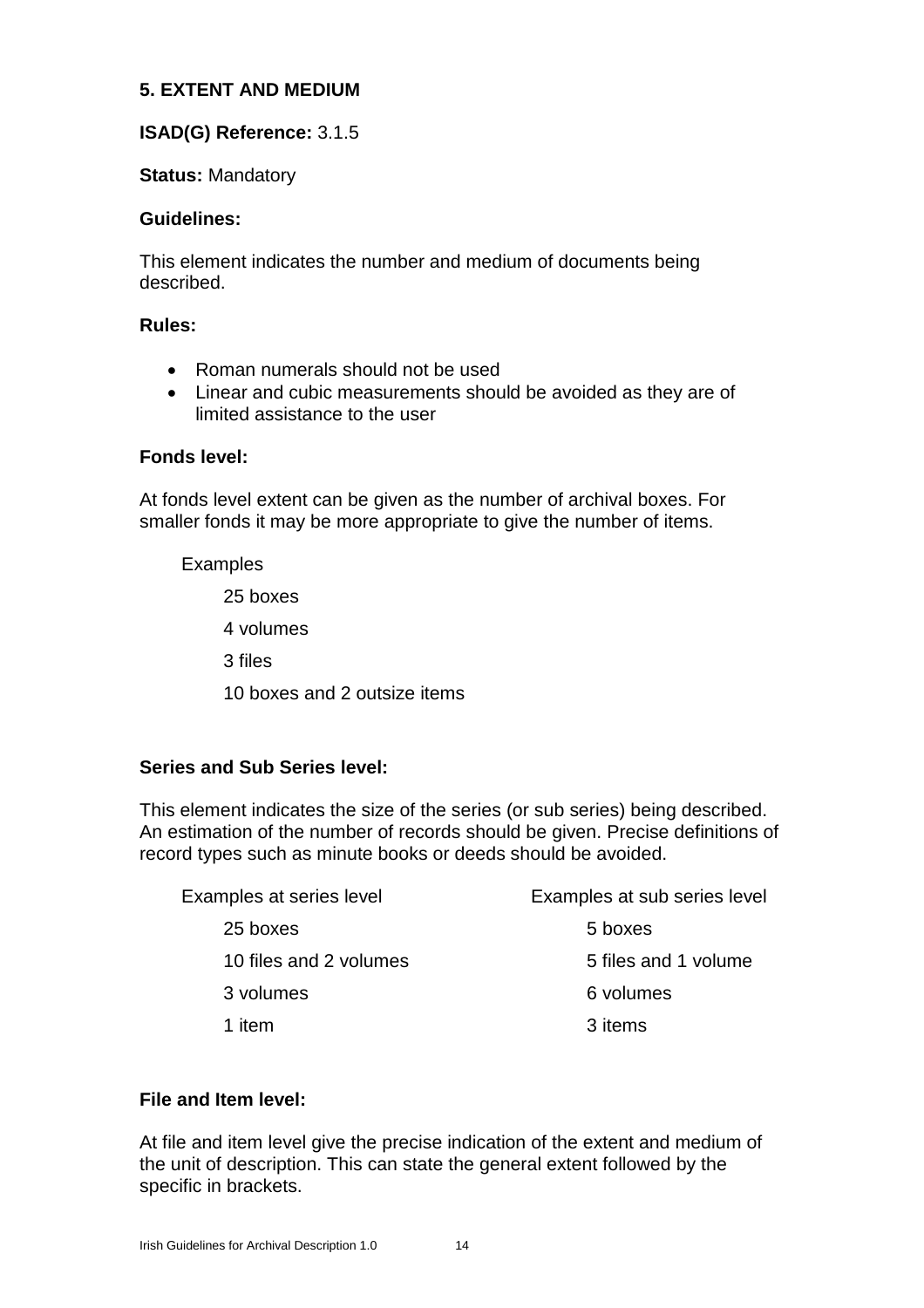# Examples

- 1 membrane
- 3 items
- 8 files
- 4 pages
- 1 map
- 1 photographic album (205 photographs)
- 1 large bound volume (14 maps)
- 1 audio cassette
- 3 videos
- 1 DVD
- 1 CD
- 1 CDROM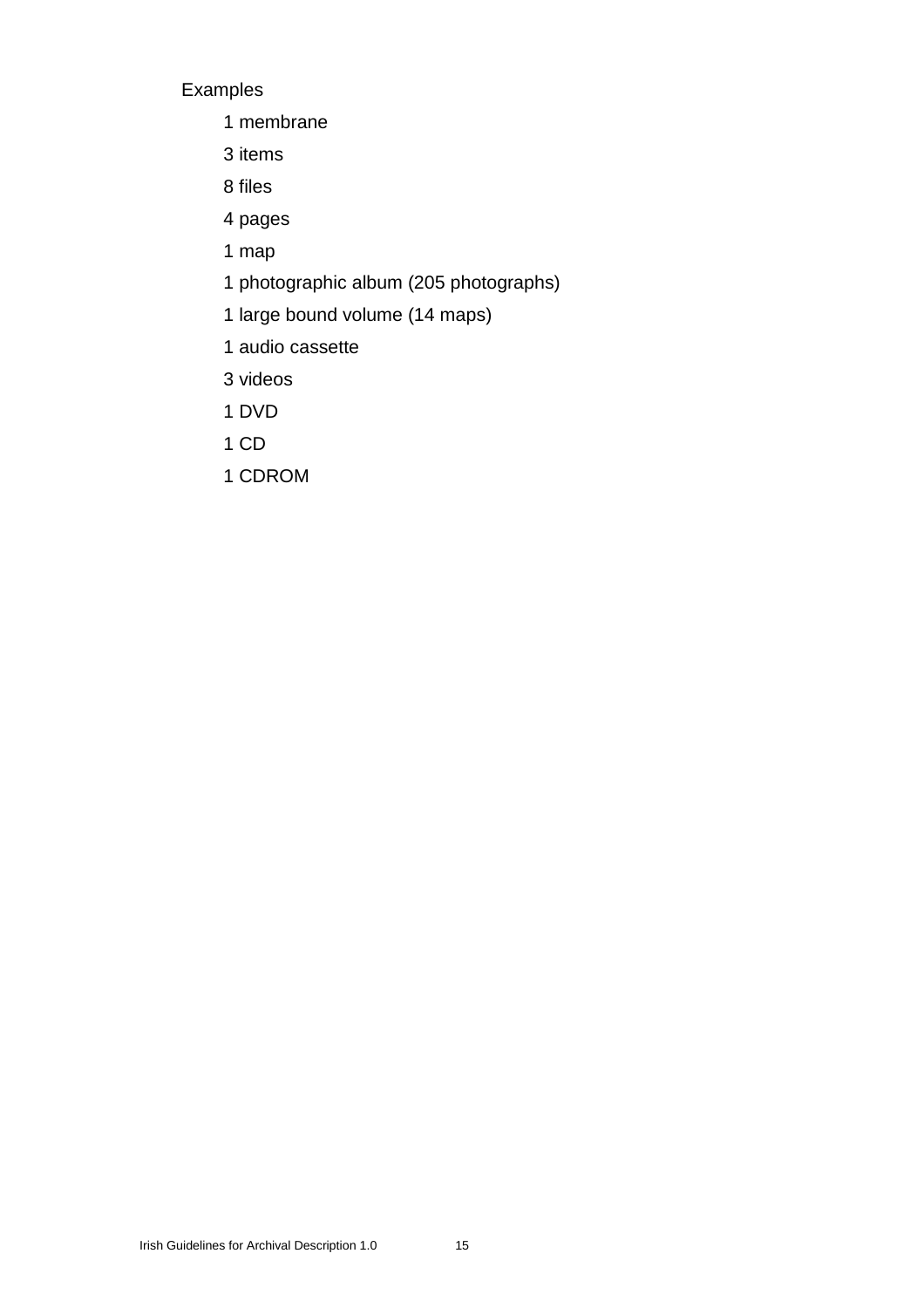# **6. CREATOR(S)**

# **ISAD(G) Reference:** 3.2.1

## **Status:** Mandatory

#### **Guidelines:**

Give the name of the corporate body, family or individual that created the records. Each separate name should be formed in accordance with the National Council on Archives *Rules for the Construction of Personal, Place and Corporate Names* (Wiltshire, 1997).

The *International Standard Archival Authority Record for Corporate bodies, Persons, and Families* provides detailed guidance for the elements required when constructing authority records.<sup>3</sup>

#### **Fonds level:**

Naming the creator at fonds level will suffice if the lower levels have the same creator.

## Examples

Ireland, Chief Secretary's Office Bellingham family of Castlebellingham, county Louth Butler family, Dukes of Ormond Northern Ireland Assembly

## **Series and Sub Series level:**

If the series or sub-series has a different creator, mention it at the appropriate level.

## Examples

Ireland, National Archives

Murphy, William, 1843-1926

Holy Trinity parish, Belfast

## **File and item level:**

If a file or item has a different creator, mention it at the appropriate level.

**Examples** 

<sup>3</sup> ISAAR (CFP): *International Standard Archival Authority Record for Corporate bodies, Persons, and Families*. 2nd ed. Vienna: International Council on Archives, 2004.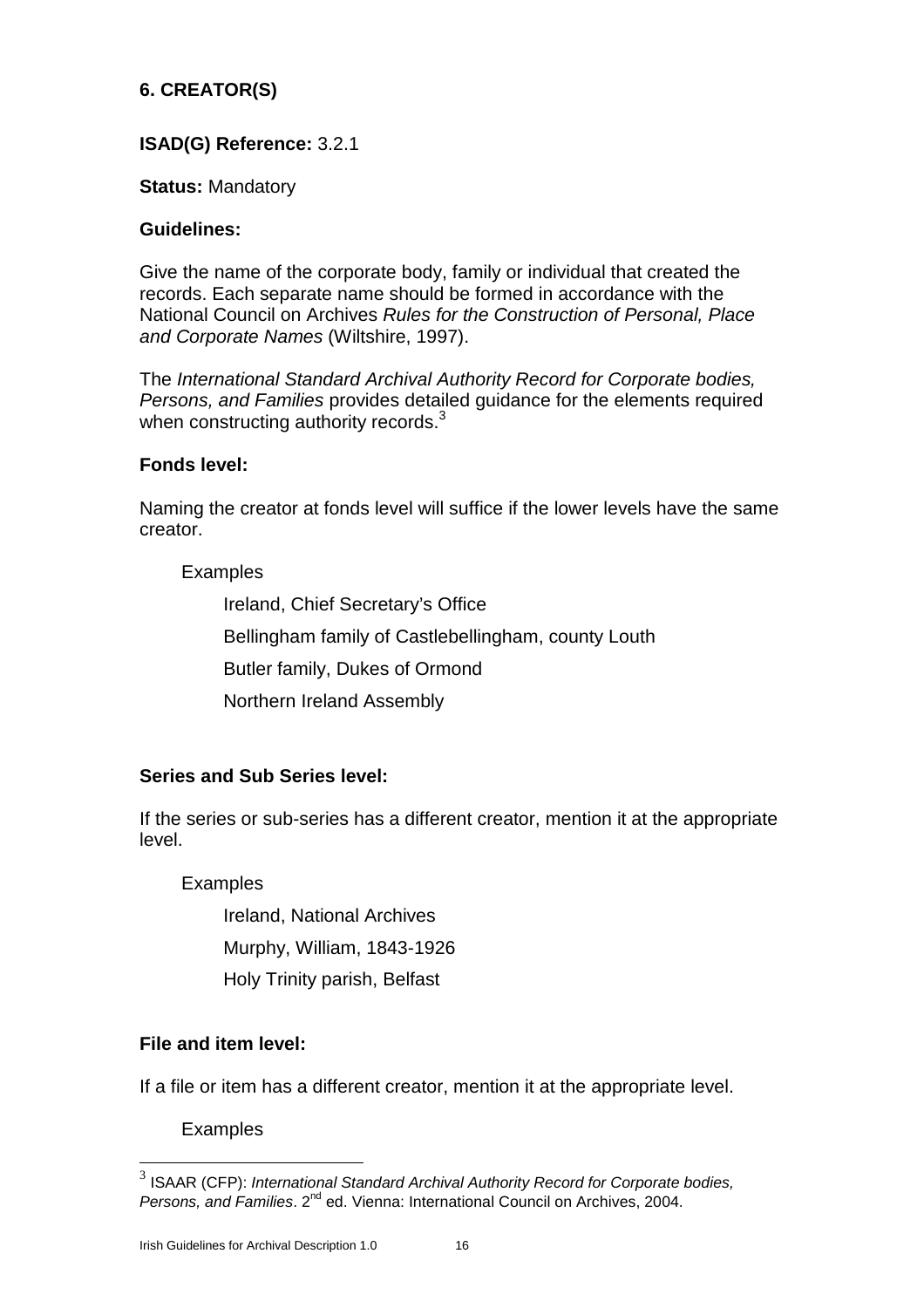Ireland, National Archives, Corporate Services Murphy, William, 1901-1999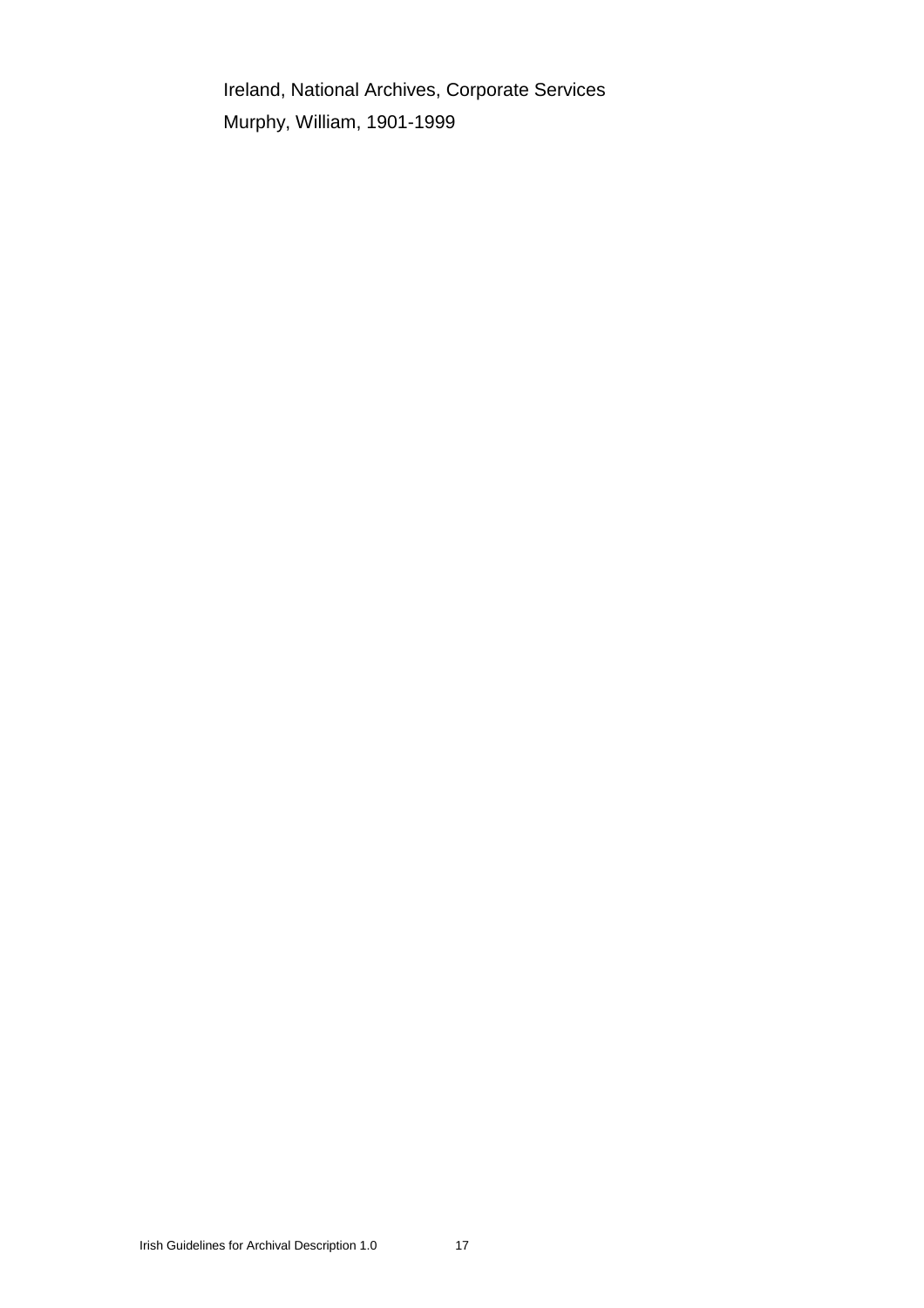# **7. ADMINISTRATIVE/BIOGRAPHICAL HISTORY**

# **ISAD(G) Reference:** 3.2.2

## **Status:** Mandatory at fonds level

## **Fonds level:**

Give a concise administrative or biographical history of the creator. Include information on the origin, progress, development and work of the organisation or on the life and work of the individual(s) responsible for the creation of the records.

Provide detailed information relating to the period covered by the records, such as official name, date of existence, enabling legislation, functions, purpose and development, administrative hierarchy, changes of name for corporate bodies, full names and titles, dates of birth and death, pertinent activities, occupations and offices, significant achievements for individuals.

#### **Examples**

The office of President of Ireland, the executive head of the State, was established by the Constitution of 1937. The status, election, powers and functions of the position were defined in Articles 12, 13 and 14. The functions include the signing of bills into law, the supreme command of the Defence Forces and the appointment of the Taoiseach and other members of Government on the nomination of and with the prior approval of Dáil Éireann.

The Office of Secretary to the President was established under the Presidential Establishment Act, 1938 to assist with formal duties including acting as ex officio Clerk to the Council of State (a post established under Article 31 of the Constitution to advise the President on exercise of official powers and functions); and serving as Secretary to the Presidential Commission (to exercise the powers and functions of the office of President in the event of the absence, incapacity, death, resignation or removal from office of the President). The Secretary's signature is essential for the authentication of the Presidential Seal when affixed to a document executed by the Commission under Seal.

In performing official duties, the Secretary to the President examines the implications of draft legislation that may refer to the duties, powers and functions of the President. The Secretary also serves as head of a secretariat which provides the necessary administrative infrastructure to support the President in performing the functions prescribed by the Constitution and in meeting a wide range of official ceremonial and social obligations.

\_\_\_\_\_\_\_\_\_\_\_\_\_\_\_\_\_\_\_\_\_\_\_\_\_\_\_\_\_\_\_\_\_\_\_\_\_\_\_\_\_\_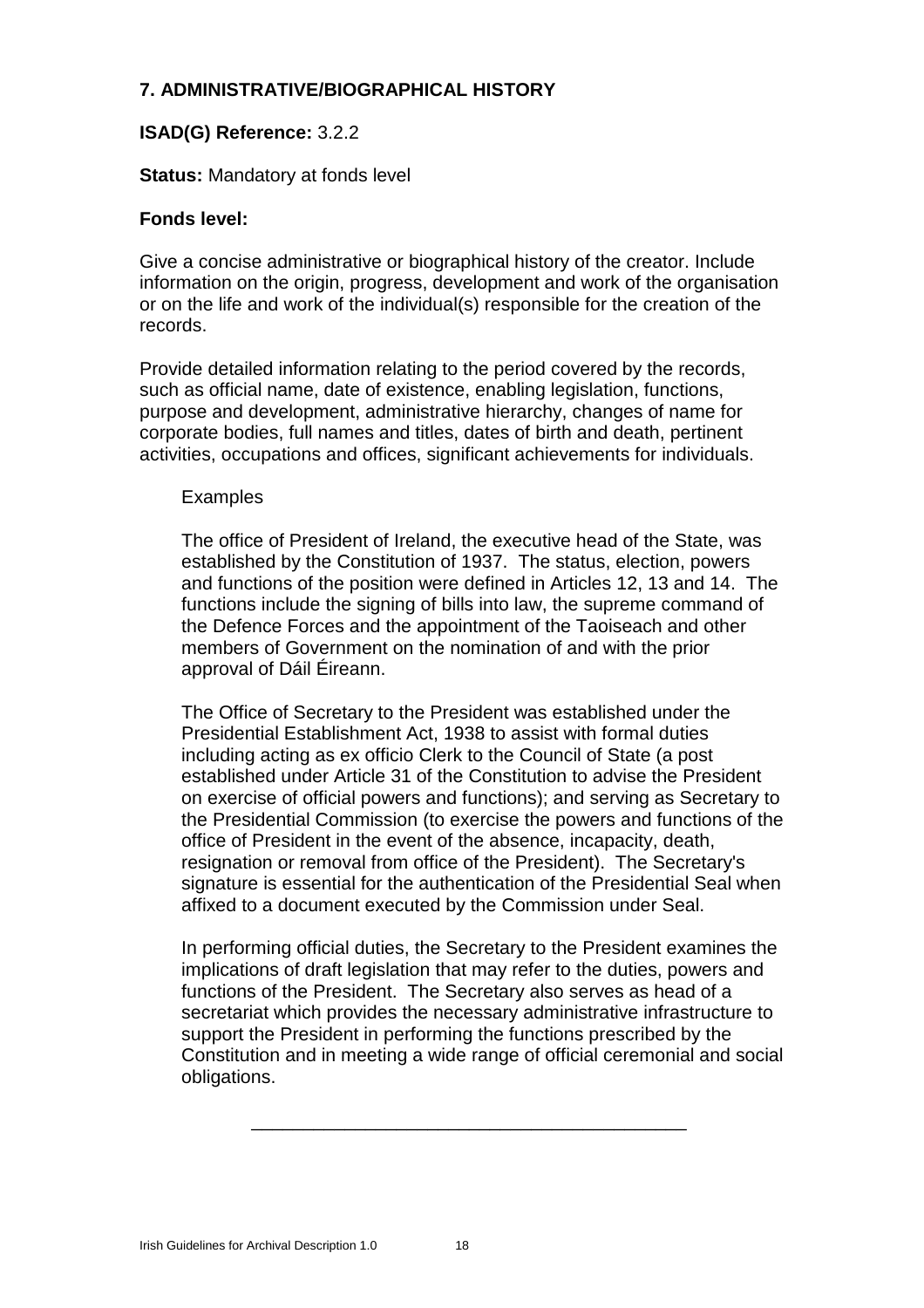The Abercorn family are the senior surviving branch of the Scottish House of Hamilton in the male line, the dukedom of Hamilton having passed through a female in the mid-seventeenth century. The direct male ancestor of the Abercorns was Lord Claud Hamilton, fourth son of James, 2nd Earl of Arran, Regent of Scotland during the minority of Queen Mary. He was created Duke of Chatelherault in the kingdom of France. Lord Claud was distinguished for his attachment to Mary Queen of Scots, and at an early age was appointed commendator of the abbey of Paisley. The extensive lands of this abbey were after the Reformation erected into a temporal lordship, and he was elevated to the peerage under the title of Lord Paisley. He had four sons, of whom James, the eldest, was created Baron of Abercorn, 1603, and in 1606 advanced to the dignity of Earl of Abercorn, Baron of Paisley, Hamilton, Mountcastle and Kilpatrick. The estate of Abercorn, from which this title is derived, is in Linlithgowshire.

The 1st Earl of Abercorn was one of the promoters of the Plantation of Ulster, and had a very great estate granted out of the escheated lands in Co. Tyrone. He died in 1618, and was succeeded by his son, James, who during his father's lifetime had been created a peer of Ireland in 1616, by the title of Baron of Strabane. James, the 2nd Earl, was a loyal supporter of Charles I. He was succeeded by his son George, 3rd Earl, at whose death, without issue, the title devolved upon Claud, grandson of Claud, 2nd Lord Strabane. Claud, 4th Earl, was outlawed for supporting James II, but his brother, on succeeding as 5th Earl, had the outlawry reversed. His kinsman, the 6th Earl, prior to succeeding to the earldom in 1701, was a colonel of regiment to James, but assisted in raising the siege of Londonderry for William.

The 7th Earl, who succeeded in 1734, was a fellow of the Royal Society, and wrote treatises on harmony and loadstones; his younger brother, the Hon. Charles Hamilton, was a noted horticulturist. The 8th Earl was a patron of the arts, a builder, and the consolidator of the family's property and influence. In 1745 he bought the Duddingston estate, outside Edinburgh, where Sir William Chambers built a mansion for him in the 1760s. At Paisley in Renfrewshire, the family's former property, which he re-acquired in 1764, he built the Place of Paisley and laid out a new town in the 1770s. His successor, the 9th Earl, created 1st Marquess in 1790, was another great patron of architects, a leader of fashion, a friend of Pitt the Younger (Prime Minister, 1783-1801 and 1804-1806), and the first considerable political figure in the family. His grandson, the 2nd Marquess, created 1st Duke in 1868, was Lord Lieutenant of Ireland twice, 1866-1868 and 1874-1876. The 2nd Duke was a friend of Edward VII's and held various Household appointments, 1866-1901. The 3rd Duke was the first Governor of Northern Ireland, 1922-1945. The dukedom of Abercorn is Ulster's only dukedom, Ireland's second and Britain's second-last.

\_\_\_\_\_\_\_\_\_\_\_\_\_\_\_\_\_\_\_\_\_\_\_\_\_\_\_\_\_\_\_\_\_\_\_\_\_\_\_\_\_\_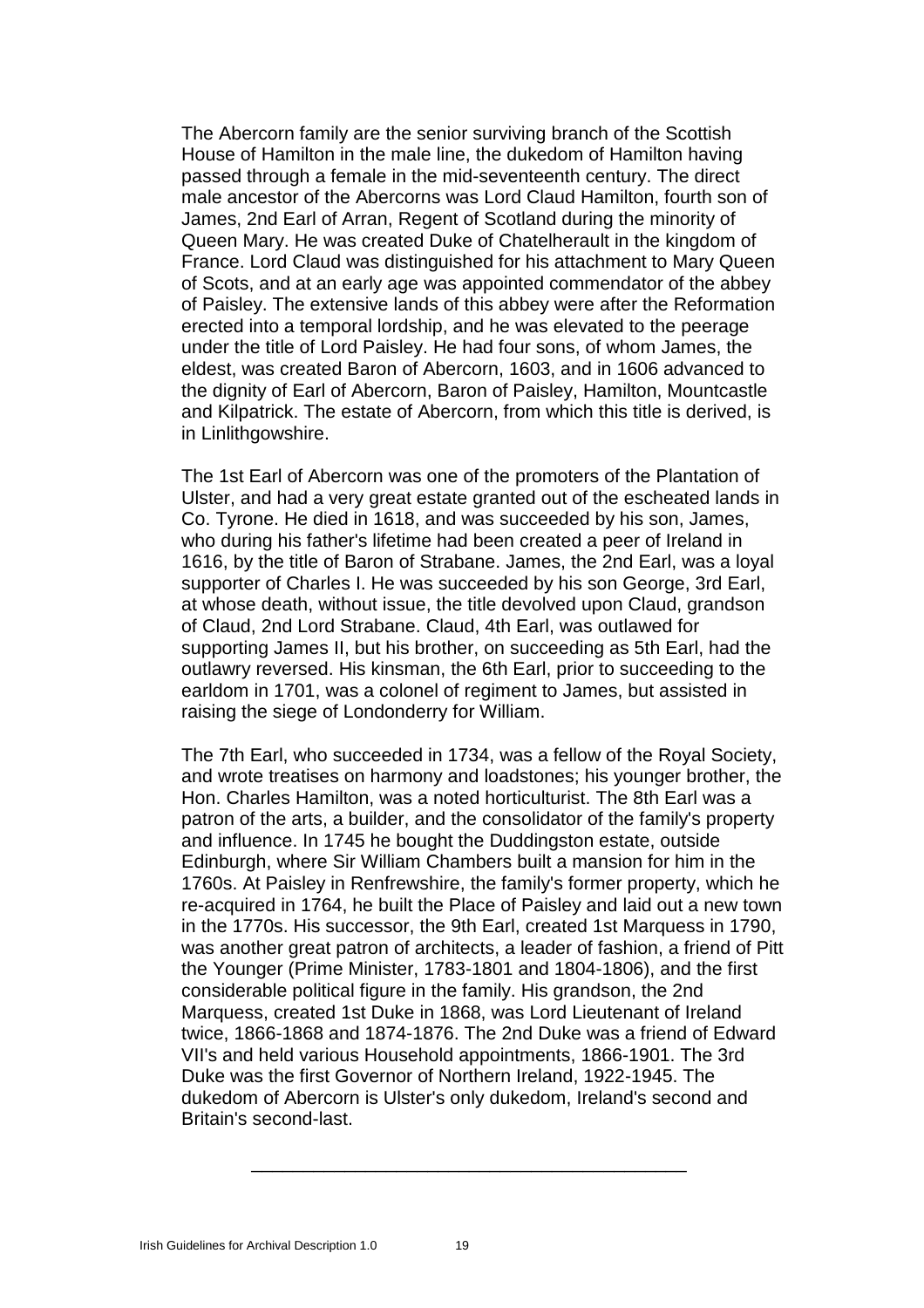Seán Lemass was born in Dublin in 1899 to a draper whose business was conducted in Capel Street. After serving as a young Volunteer in the 1916 Rising, and escaping deportation, he worked in the drapery shop for some time, before rejoining the Volunteers as a full-time officer. Following his arrest in 1920, he was interned in Ballykinlar for a year. He opposed the Treaty, fought in the Four Courts during the Civil War, and was subsequently interned in the Curragh Camp and Mountjoy Jail. Upon release, he turned to the political side of the republican movement and was elected TD for Dublin South in 1924 but abstained from taking his seat. Influential in founding the Fianna Fáil Party in 1926, he was appointed Minster for Industry and Commerce, when the party entered government in 1932. During the Emergency (1941–5), his portfolio expanded to cover the Ministry of Supplies. In 1945, de Valera nominated him as Tánaiste, and he succeeded de Valera as Taoiseach in 1959. He is remembered for building up Ireland's industry and infrastructure and founded many state bodies to achieve this such as Bord na Móna, Aer Lingus and Irish Shipping.

\_\_\_\_\_\_\_\_\_\_\_\_\_\_\_\_\_\_\_\_\_\_\_\_\_\_\_\_\_\_\_\_\_\_\_\_\_\_\_\_\_\_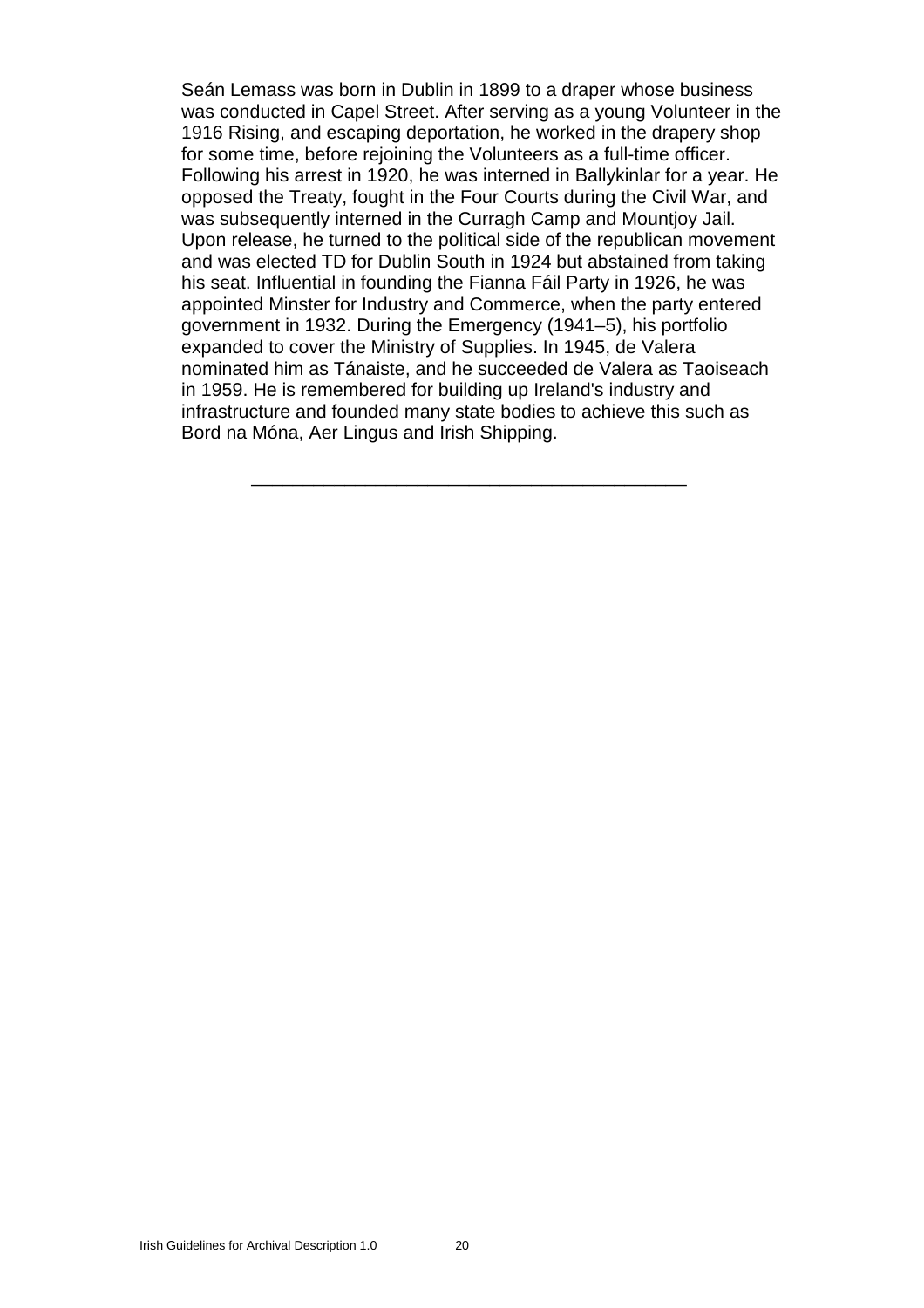# **8. ARCHIVAL HISTORY**

# **ISAD(G) Reference:** 3.2.3

#### **Status:** Optional

#### **Fonds level:**

Give information on the archival history of the fonds.

Record successive transfers of ownership, responsibility or custody of the fonds. Indicate those actions such as history of the arrangement, production of contemporary finding aids, re-use of the records for other purposes, software migrations, and any additional factors which have contributed to its present structure and arrangement. Give the dates of these actions, in so far as they can be ascertained.

If the archival history is unknown, record this fact. An archival history is not necessary where the records are acquired directly from the creator.

\_\_\_\_\_\_\_\_\_\_\_\_\_\_\_\_\_\_\_\_\_\_\_\_\_\_\_\_\_\_\_\_\_\_\_\_

#### Examples

Records created by State Paper Office, Dublin Castle and transferred to National Archives in 1991.

Department of the Taoiseach: Jack Lynch papers

The Lynch Papers are original and duplicate documents addressed to or otherwise coming into the possession of Jack Lynch, TD, while serving as Taoiseach. These documents were retained by him for his personal information and later returned to the custody of the Department of the Taoiseach. Many of the documents are copies from official Departmental records. All of the documents relate to Northern Ireland and consist largely of memoranda on general government policy and reports on political and security matters. Included in the papers is a letter to Lynch referring to the alleged illegal attempt by Government Ministers to import arms into Ireland, which led to the subsequent Arms Trial in 1970.

Council for the Encouragement of Music and the Arts

\_\_\_\_\_\_\_\_\_\_\_\_\_\_\_\_\_\_\_\_\_\_\_\_\_\_\_\_\_\_\_\_\_\_\_\_\_

Papers originating from the Council for the Encouragement of Music and the Arts (CEMA), created February 1943, were inherited and absorbed into the functions of The Arts Council of Northern Ireland (ACNI) which was formed at the beginning of 1963.

\_\_\_\_\_\_\_\_\_\_\_\_\_\_\_\_\_\_\_\_\_\_\_\_\_\_\_\_\_\_\_\_\_\_\_\_\_\_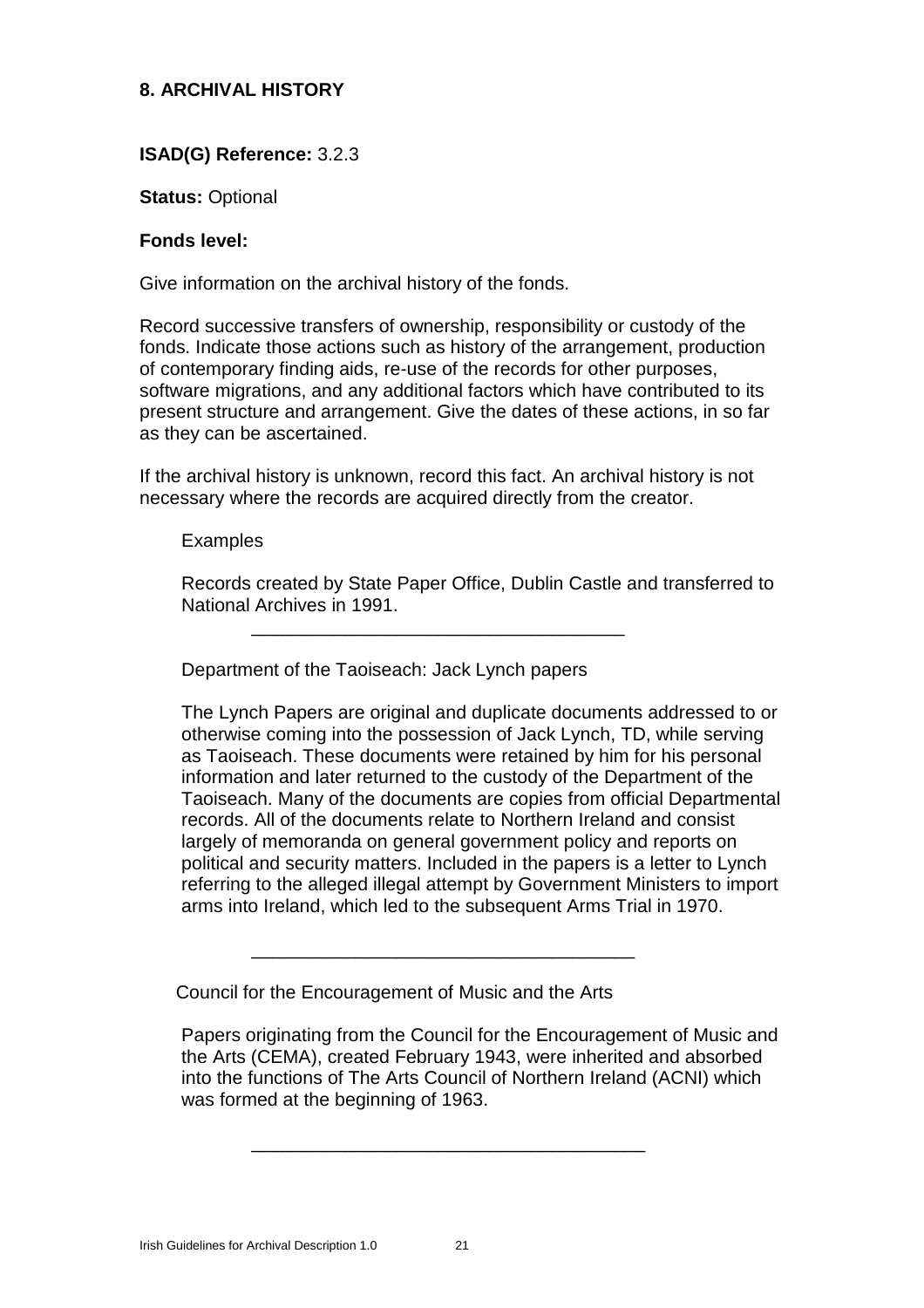# **9. IMMEDIATE SOURCE OF ACQUISITION**

# **ISAD(G) Reference:** 3.2.4

# **Status:** Optional

## **Fonds level:**

Give the source from which the fonds was acquired, and the date and method of acquisition. If the source is unknown record that information.

To comply with Data Protection legislation depositors' names should only be included in finding aids with their permission.

# Examples

Transferred by the Office of the Secretary to the President in 1990.

Deposited anonymously in 1987.

Purchased from Sotheby Auctioneers, London in September 2007.

Indefinite loan from the National Trust.

Hugh Leonard deposited his papers in the National Library of Ireland in 1996 under Section 176 of the Tax Consolidation Scheme.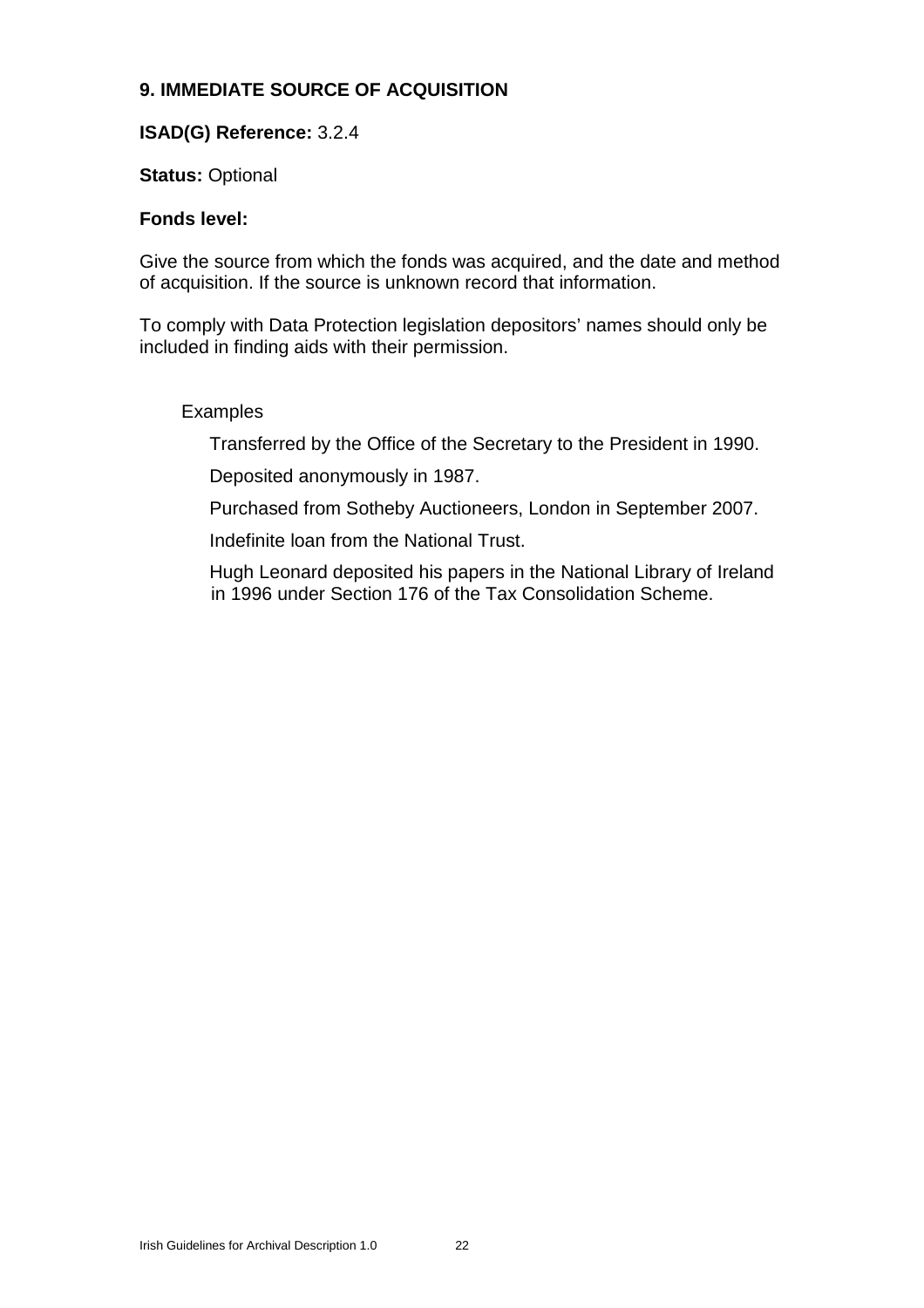# **10. SCOPE AND CONTENT**

## **ISAD(G) Reference:** 3.3.1

#### **Status:** Mandatory

#### **Guidelines:**

Comprehensive scope and content descriptions are essential, as they are the basis for searching in any electronic format.

#### **Fonds level:**

Provide a comprehensive, yet brief, introductory description to allow the user to decide whether the fonds (or sub-fonds) is worthy of further investigation. This may comprise a list of series or sub series.

The names of the people, bodies, places, events, activities and subjects most associated with the fonds (or sub-fonds) should be included.

Additional detail can be given about the form and period covered by documents if required.

#### Examples

The records of the Office of Secretary to the President were created during the course of providing administrative support to the President of Ireland in the discharge of official and ceremonial duties. Many of the files relate solely to the formal signing of legislation by the President, while others concern the ceremonial and social aspects of the President's work, such as receiving visiting dignitaries, diplomats and representatives of church and social and voluntary organisations.

The records of the Office of the Secretary to the President relate to the terms of office of six presidents, from Douglas Hyde to the presidency of Patrick Hillary. During this period the following have served as Secretary to the President: Michael McDunphy (1937-1954), Daniel J O'Donovan (1954-1959) Mairtín Ó Flathartaigh (1959-1978) and MS Ó hOdhráin from 1979.

\_\_\_\_\_\_\_\_\_\_\_\_\_\_\_\_\_\_\_\_\_\_\_\_\_\_\_\_\_\_\_\_\_

This collection contains an extensive set of personal letters between Thomas and Muriel MacDonagh, neé Muriel Gifford. As such it gives an important insight into the private and family life of this public figure, from one of the most important periods of Irish history. The material also shows the family relationships within the wider MacDonagh and Gifford families, through their letters and personal items.

While the collection contains a large amount of correspondence and personal material, there is very little material relating to Thomas MacDonagh's literary work or his involvement in the Irish Volunteers.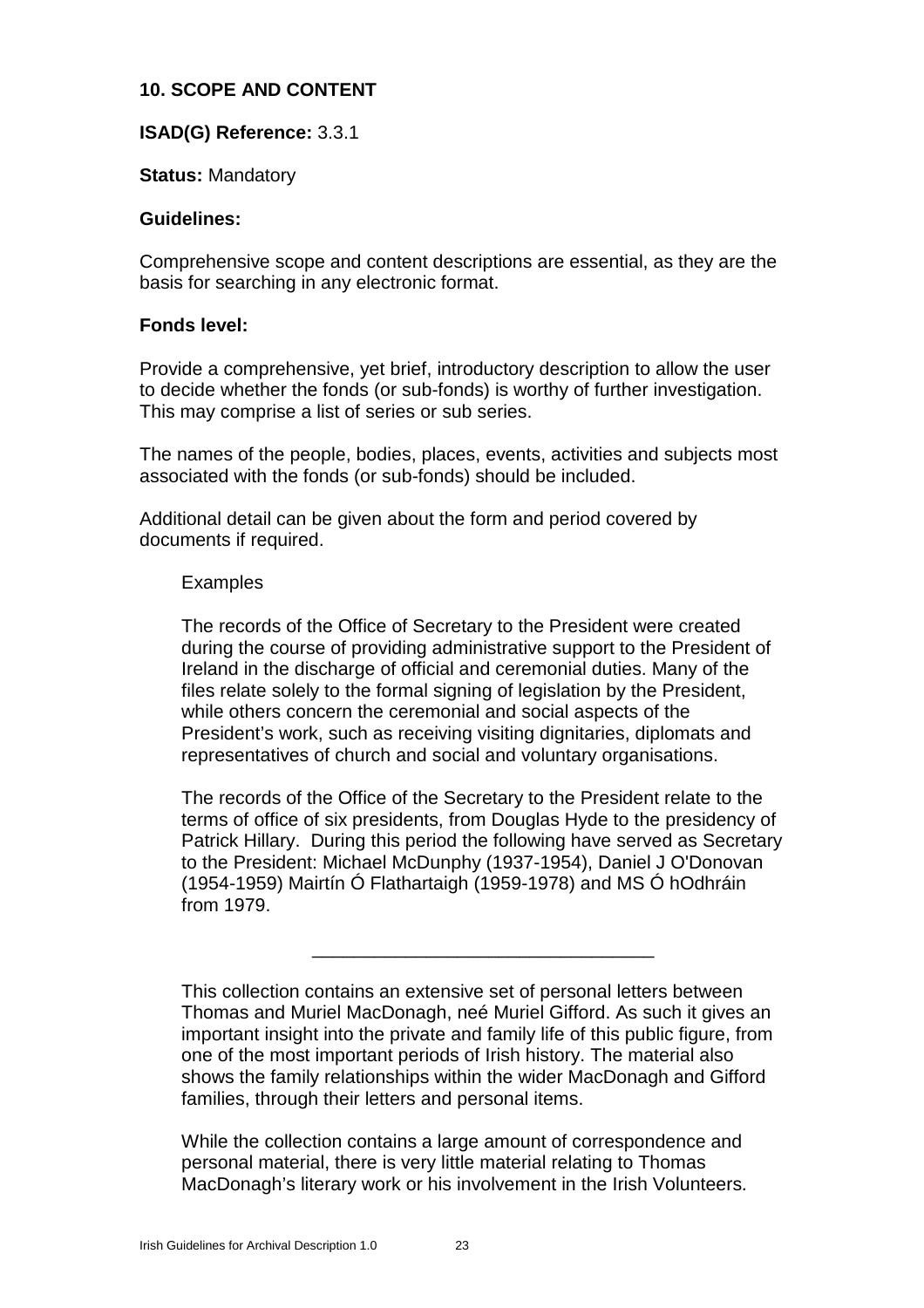Much of this material is already held by the National Library, and is detailed and catalogued in Appendix II.

The Foster/Massereene papers derive from the Foster family of Collon, county Louth, Viscounts Ferrard, and the Clothworthy and Skeffington families, Viscounts Massereene, of Antrim Castle, county Antrim, and relate to their estates, mainly in counties Antrim and Louth, and to the lives and political careers of individual family members, most notably John Foster (1740-1828), the last Speaker of the Irish House of Commons.

\_\_\_\_\_\_\_\_\_\_\_\_\_\_\_\_\_\_\_\_\_\_\_\_\_\_\_\_\_\_\_\_\_

#### **Series and Sub Series level:**

The names of the people, bodies, places, events, activities and subjects most associated with the fonds (or sub-fonds) should be included.

If the covering dates are potentially misleading due to significant gaps, additional detail can be included here. More detail may also be given about the specific types of documents found.

#### Examples

The visitors' books contain signatures of official visitors to the President. They include signatures of heads of state and government, international parliamentary and diplomatic representatives, taoisigh and government ministers, members of the main religious denominations, in addition to representatives of social, cultural, professional and vocational organisations.

This series contains the correspondence of Thomas MacDonagh with his fiancée and later wife, Muriel Gifford. During their engagement and periods of separation in their married life, when Muriel Gifford was ill or Thomas MacDonagh away on business, MacDonagh wrote nearly every day and sometimes more than once a day. Although the letters are personal, they occasionally contain information about MacDonagh's literary works and profession life. \_\_\_\_\_\_\_\_\_\_\_\_\_\_\_\_\_\_\_\_\_\_\_\_\_\_\_\_\_\_\_\_\_

\_\_\_\_\_\_\_\_\_\_\_\_\_\_\_\_\_\_\_\_\_\_\_\_\_\_\_\_\_\_\_\_\_

The Foster family correspondence is addressed to Chief Baron Anthony Foster, John (Speaker) Foster and Thomas Henry Foster, Viscount Ferrard. It includes letters to Anthony Foster from his father, John Foster the elder, dealing with issues such as the acquisition of land and politics in Dunleer in the period 1733-44. It also includes a substantial quantity of letters mainly addressed to John Foster about the financial difficulties of two branches of the Foster family - the Sibthorpes of Dunany, Co. Louth, and the Burghs of Bert and Oldtown, Co. Kildare - for the period 1760- 80. Family correspondence relating to the period 1805-1830 is more miscellaneous in content. One of the principal correspondents is John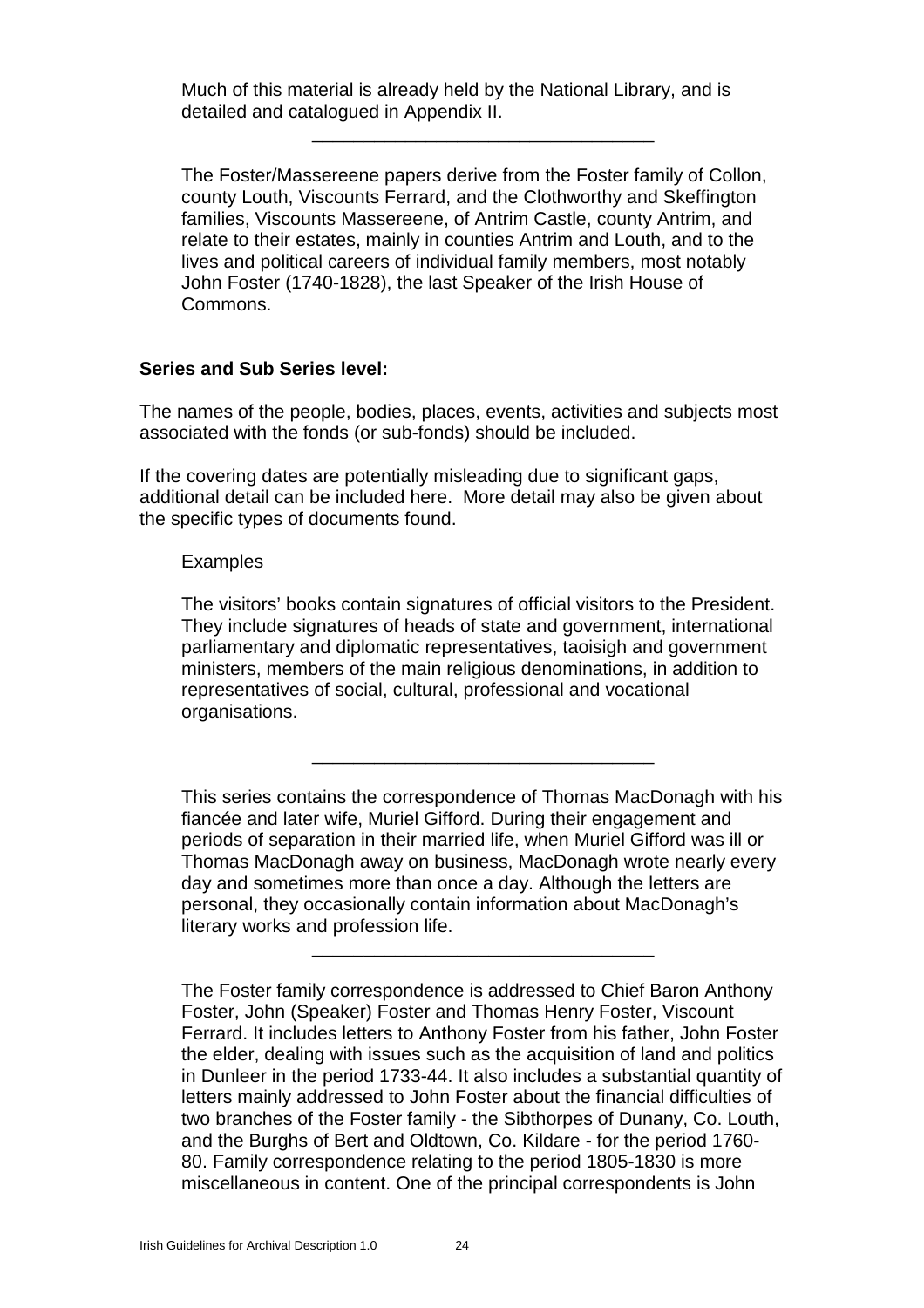Foster's only daughter, Anna Lady Dufferin, whose letters deal mainly with horticulture and social events.

#### **File and item level:**

The description should include the names of the people, bodies, places, events, activities and subjects featured in the file or item.

Explanation of any dating issues should be given. More detail may also be given about the form of documents and their status, whether they are copies or drafts for example.

Care should be taken that descriptions of individuals do not breach Freedom of Information and Data Protection legislation.

#### Examples

Visitors' book in columnar format, recording the date of visit and containing the visitor's signature.

Letters and a telegram, written by Thomas MacDonagh to Muriel MacDonagh while on trips to Galway and Dungannon. Includes letter from a visit made to Galway to canvas support for MacDonagh's application for the chair in English at the university. Also includes letters from a visit to Dungannon, where MacDonagh was an examiner for the Intermediate Education Board. The letters refer to Pádraic Colum, Pádraig Pearse, and Robert Donovan, who MacDonagh hopes will support him in a dispute at UCD over his lecturing style, but they are mainly personal in nature. One letter includes a programme for the cinema he attended, and another encloses a separate letter addressed to his son Donagh MacDonagh, who has just cut his second tooth.

\_\_\_\_\_\_\_\_\_\_\_\_\_\_\_\_\_\_\_\_\_\_\_\_\_\_\_\_\_\_\_\_\_

Typescript copy of a statement drawn up at a special meeting of the Gaelic Athletic Association's Central Council held at Croke Park on 28 May 1916, arising out of 'the press reports before the Rebellion Commission by those giving evidence endeavoring to connect the G.A.A. with the Irish Volunteers and Citizen Army'.

\_\_\_\_\_\_\_\_\_\_\_\_\_\_\_\_\_\_\_\_\_\_\_\_\_\_\_\_\_\_\_\_\_

\_\_\_\_\_\_\_\_\_\_\_\_\_\_\_\_\_\_\_\_\_\_\_\_\_\_\_\_\_\_\_\_\_

William Hamilton of Killileagh, County Down, leases for one year to Archibald Hamilton of Killileagh, County Down, lands and rents in Lisnasallogh, one half of moiety of Killelegh, Carrowgullen, Castlewilliam, Lisnagh, Ballitrim, Island Tagard, Ballyhackmore, Tollyard, Tonoughmore, Brysogh, Rathcunningham and Knocknagony, all in County Down. The lease is endorsed with a deed of gift between William Hamilton and Archibald Hamilton, which releases the lands leased to Archibald from liability for William's debts.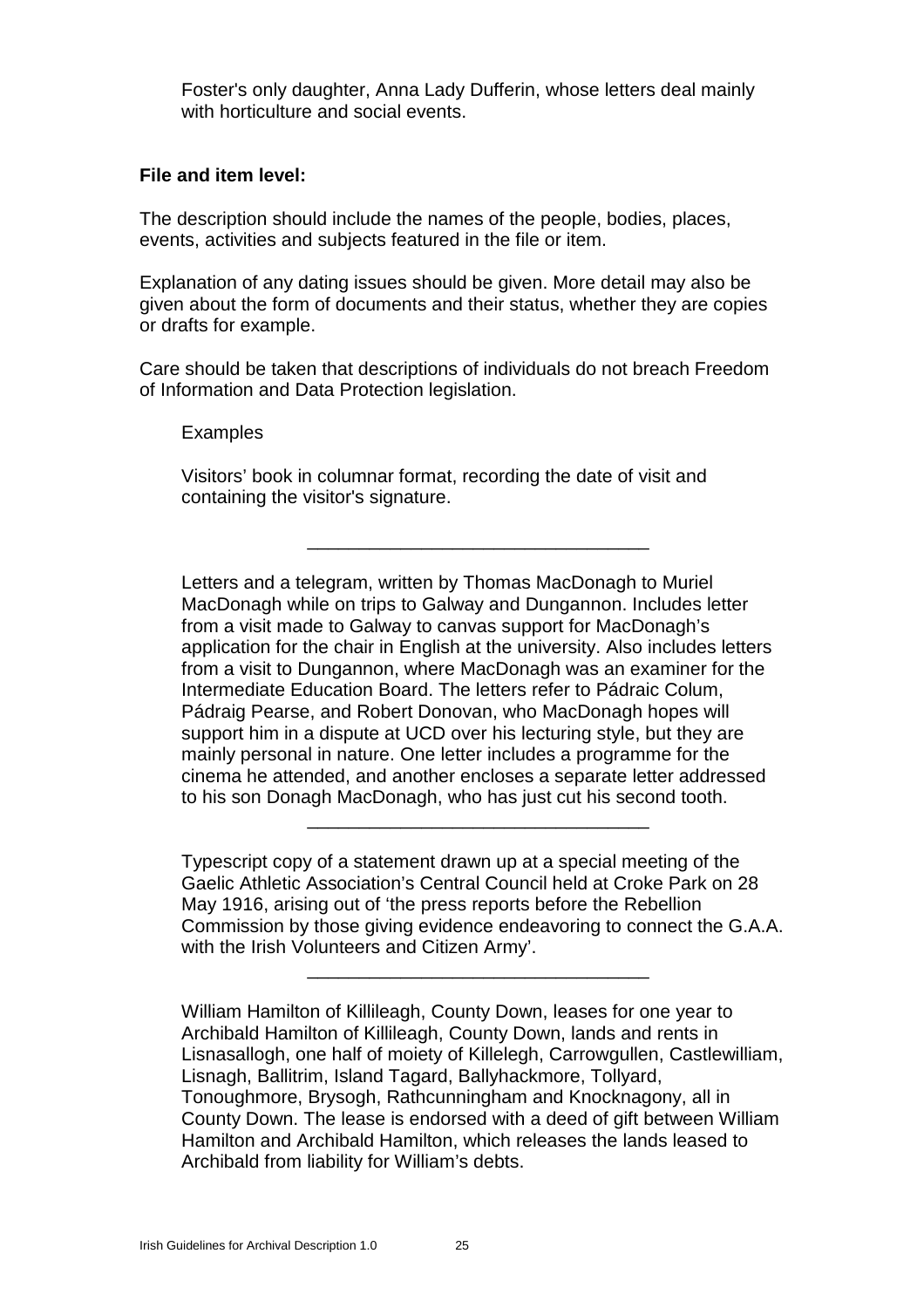# **11. APPRAISAL AND DESTRUCTION**

# **ISAD(G) Reference:** 3.3.2

# **Status:** Mandatory where applicable

## **Guidelines:**

This element is mandatory if material has been appraised or destroyed.

## **Fonds Level:**

Record any actions of appraisal and/or destruction, especially where it will affect the interpretation of the material.

Record the authority for such actions where appropriate

#### Example

A selection of routine administrative records were destroyed in accordance with Section 7 of the National Archives Act, 1986.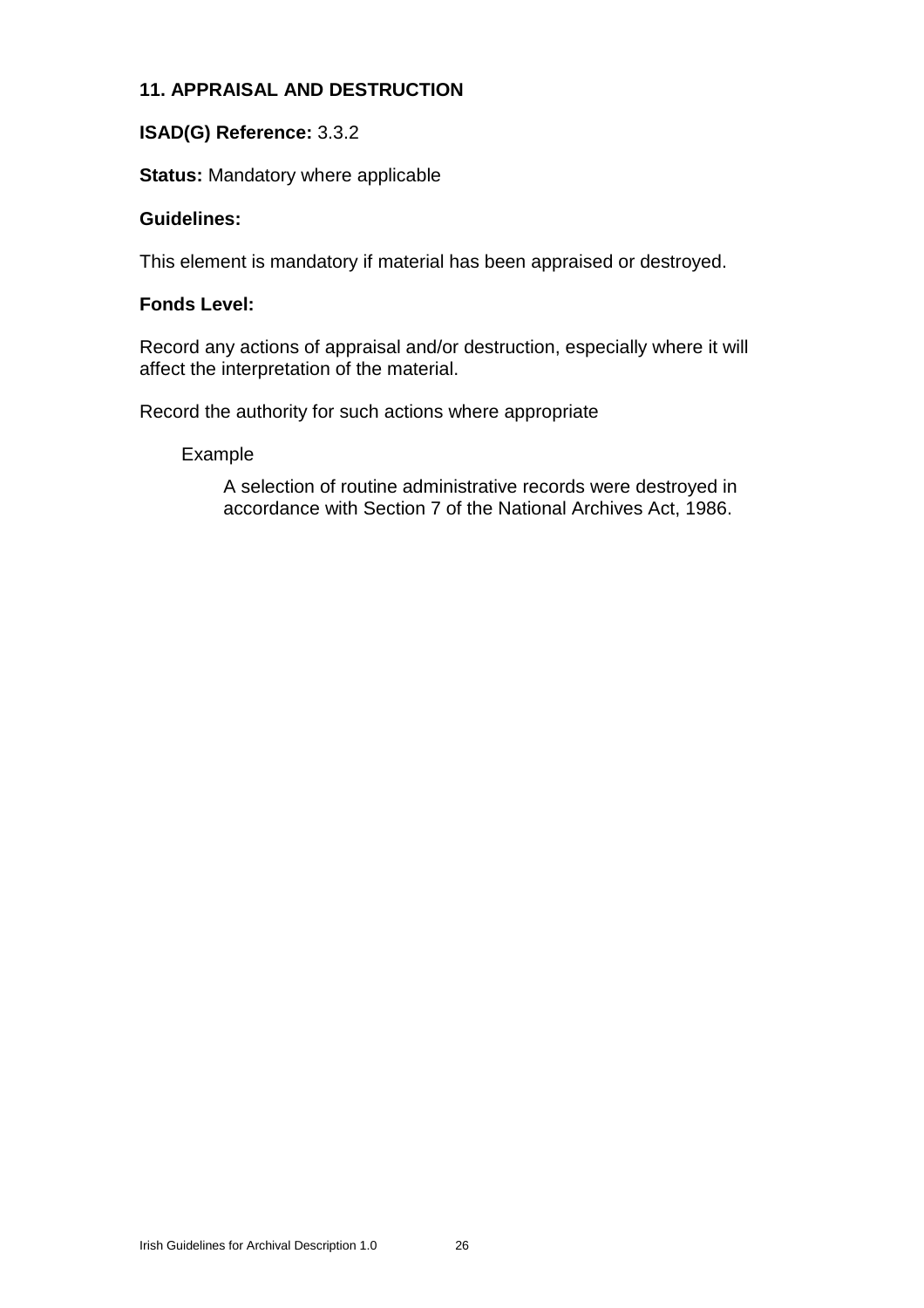# **12. ACCRUALS**

# **ISAD(G) Reference:** 3.3.3

#### **Status:** Optional

#### **Fonds Level:**

Indicate where accruals are expected, their frequency and the quantity if known.

#### Examples

An annual accrual of records is anticipated from the Office of the Secretary to the President.

Additional files have been retained by the family for future deposit.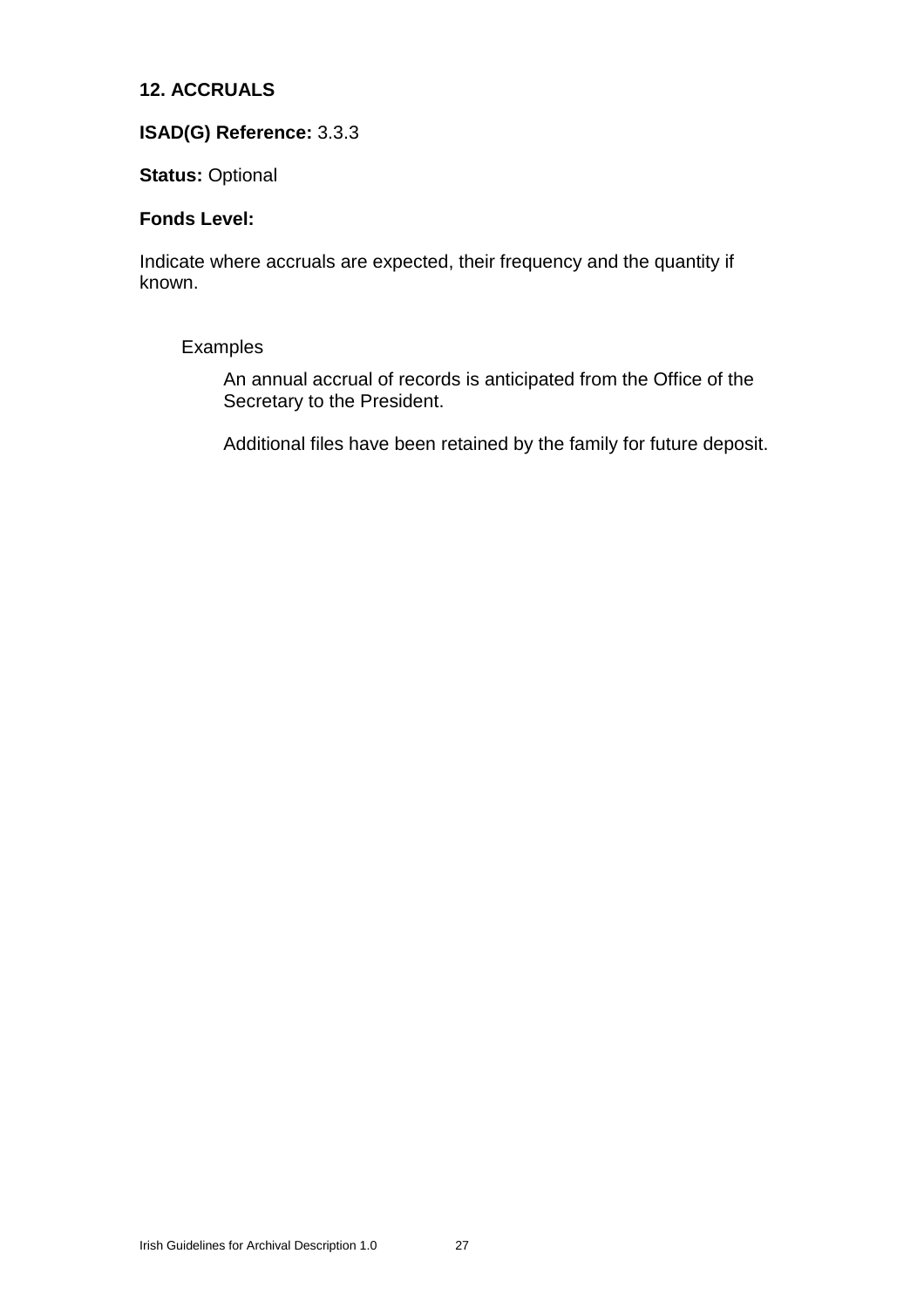#### **13. ARRANGEMENT**

#### **ISAD(G) Reference:** 3.3.4

#### **Status:** Optional

#### **Fonds Level:**

Give information on the current internal structure, order or system of classification of the fonds.

The information contained in this element complements the Scope and Content and Archival History sections.

#### Examples

The original arrangement by administrative file series has been retained.

Doneraile papers have been arranged into four sub fonds: estate material, farm and garden, house and family papers.

Arranged chronologically by individual.

#### **Series level:**

## Examples

Retained in original order by file reference number.

Correspondence retained in original alphabetical order by recipient.

Index books arranged alphabetically by plaintiff.

Estate papers have been divided into three series: leases and related agreements, financial and administrative and estate management.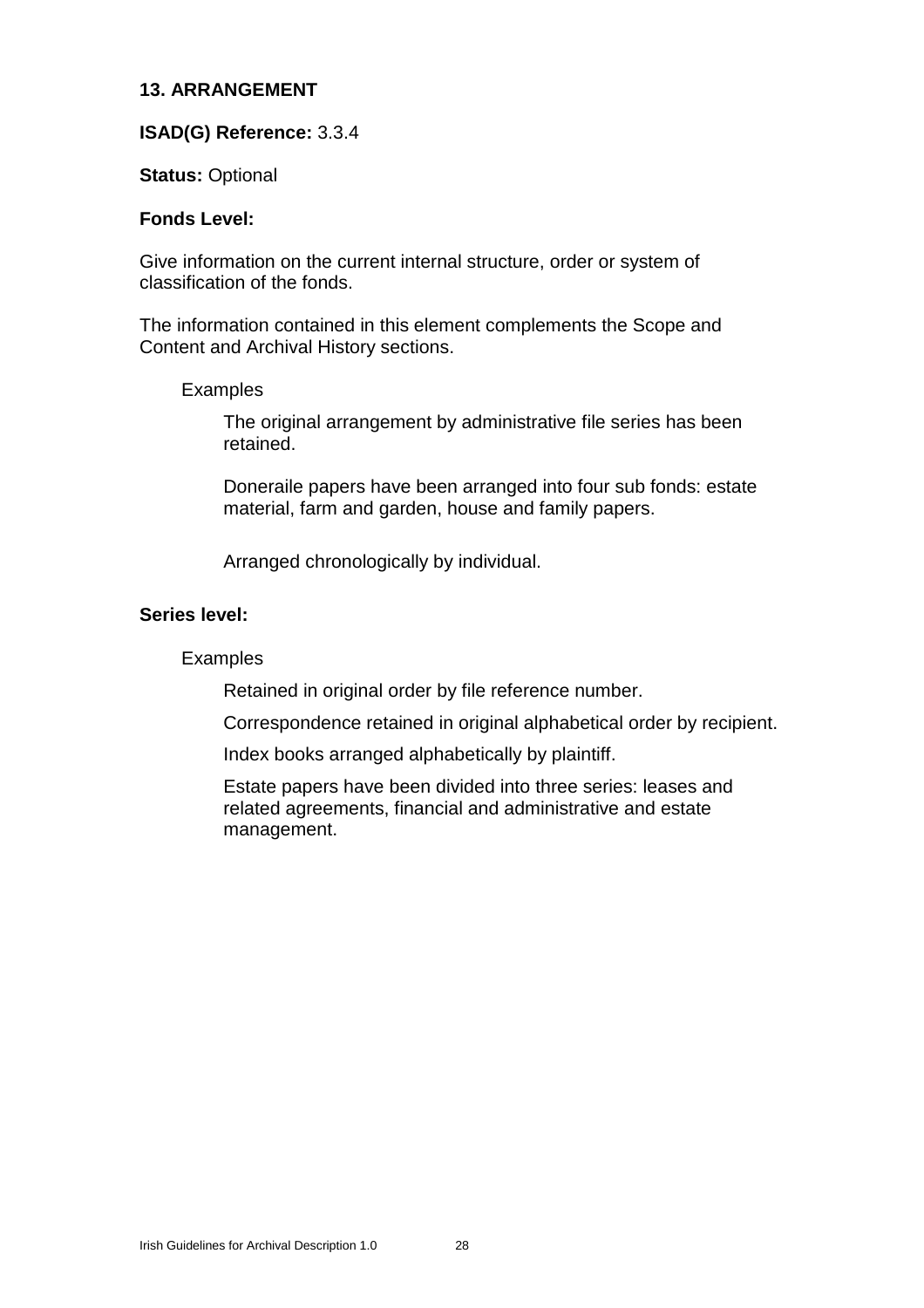# **14. ACCESS CONDITIONS**

# **ISAD(G) Reference:** 3.4.1

**Status:** Mandatory where applicable

#### **Guidelines:**

This element is mandatory if there are access restrictions.

#### **Fonds level:**

For closed records state the closure dates.

#### Examples

All records under 30 years old are unavailable for consultation

Access with depositor's consent only

As part of Hugh Leonard's deposit agreement a number of typescript and printed diary files are not available for consultation during his lifetime. For researchers' information there is a brief description of the diary contents given in the list.

Available by appointment to holders of a UCDA Reader's ticket. Produced for consultation in microform.

## **Series and Sub Series level:**

#### Examples

All records under 30 years are closed

## **File and item level:**

Record any access restrictions to a file or item. For closed records it is better to indicate when a record will be open, rather than simply stating that it is closed for a period of years.

## Examples

Closed until 2020

Available only by appointment with the archivist

Digital reproductions of photographs only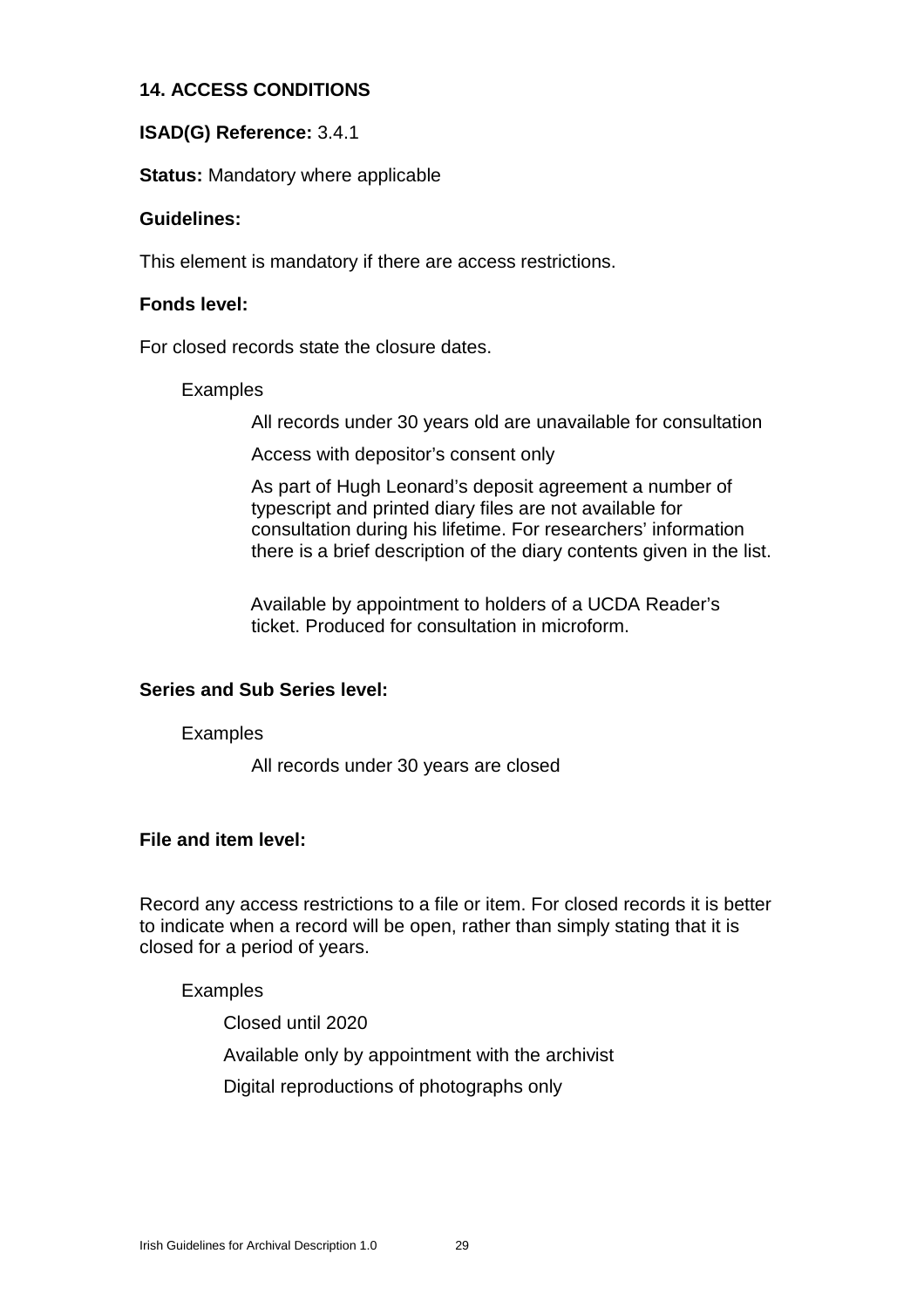# **15. USER CONDITIONS**

# **ISAD(G) Reference:** 3.4.2

**Status:** Mandatory where applicable

#### **Guidelines:**

This element is mandatory if there are conditions that affect the use or reproduction of the material after access has been granted.

This includes all rights issues, including copyright; legislative issues, including data protection and any restrictions imposed by the creator.

#### **Fonds level:**

#### Examples

Records cannot be reproduced without consent of the creator Records cannot be reproduced without consent of the depositor Records cannot be reproduced without consent of the literary agent(s)

Bound volumes will not be copied.

## **Series and Sub Series:**

## Examples

No reproduction of any documents No reproduction of membranes

## **File and Item:**

#### Examples

Documents with seals will not be reproduced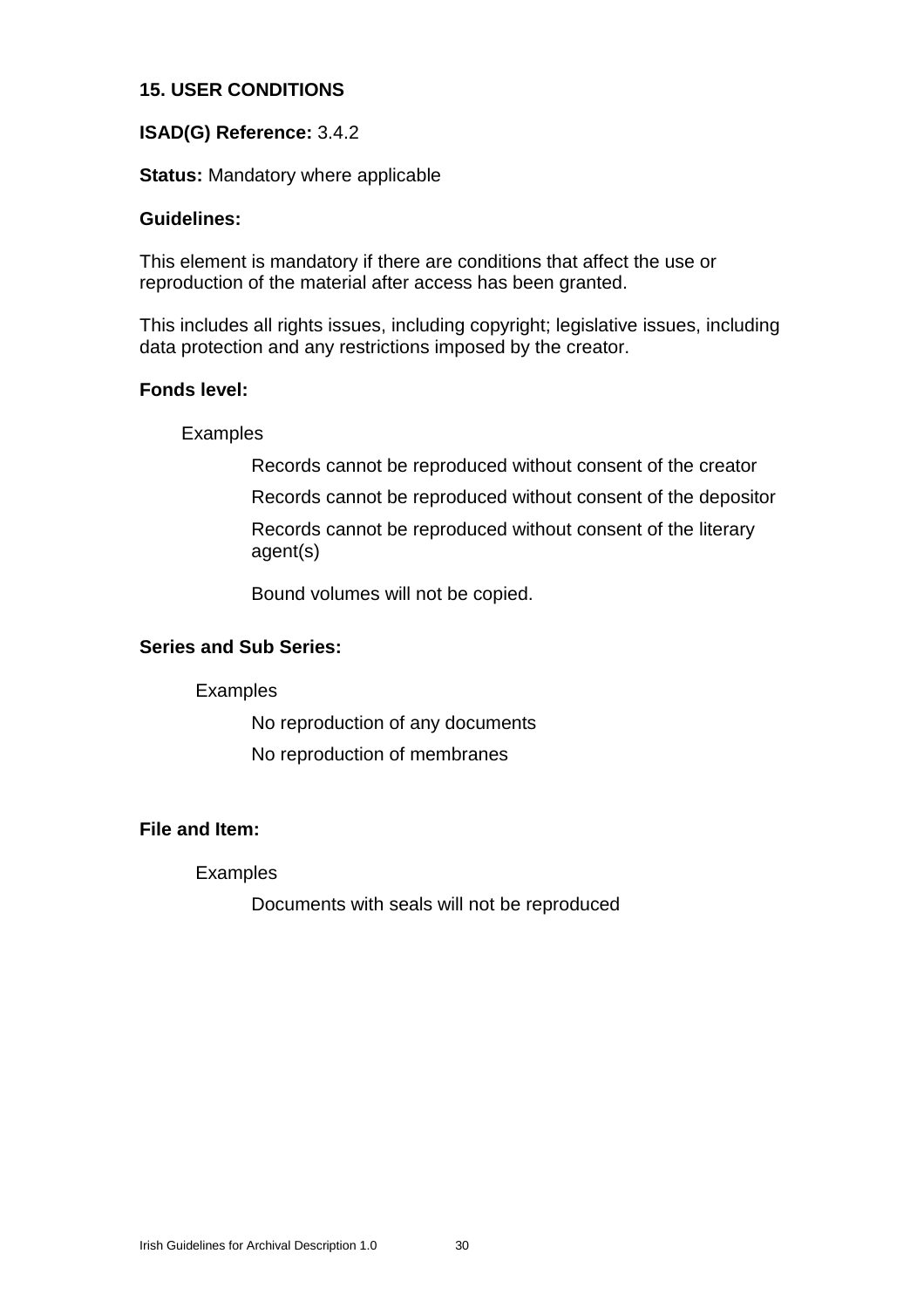# **16. LANGUAGE/SCRIPTS OF MATERIAL**

# **ISAD(G) Reference:** 3.4.3

# **Status:** Mandatory where applicable

## **Guidelines:**

It is mandatory to note languages and typographical scripts (e.g. Latin, Arabic, Cyrillic) that main user group would not generally understand.

If there is more than one language, state these in order of predominance.

The following ISO standards can be used: ISO 639-2b for languages and ISO 15924 for scripts.

# **Fonds level:**

Examples

Irish and English English, Irish and French English and Latin

# **File and item level:**

Examples

Irish

Latin

French and English

English, Irish and French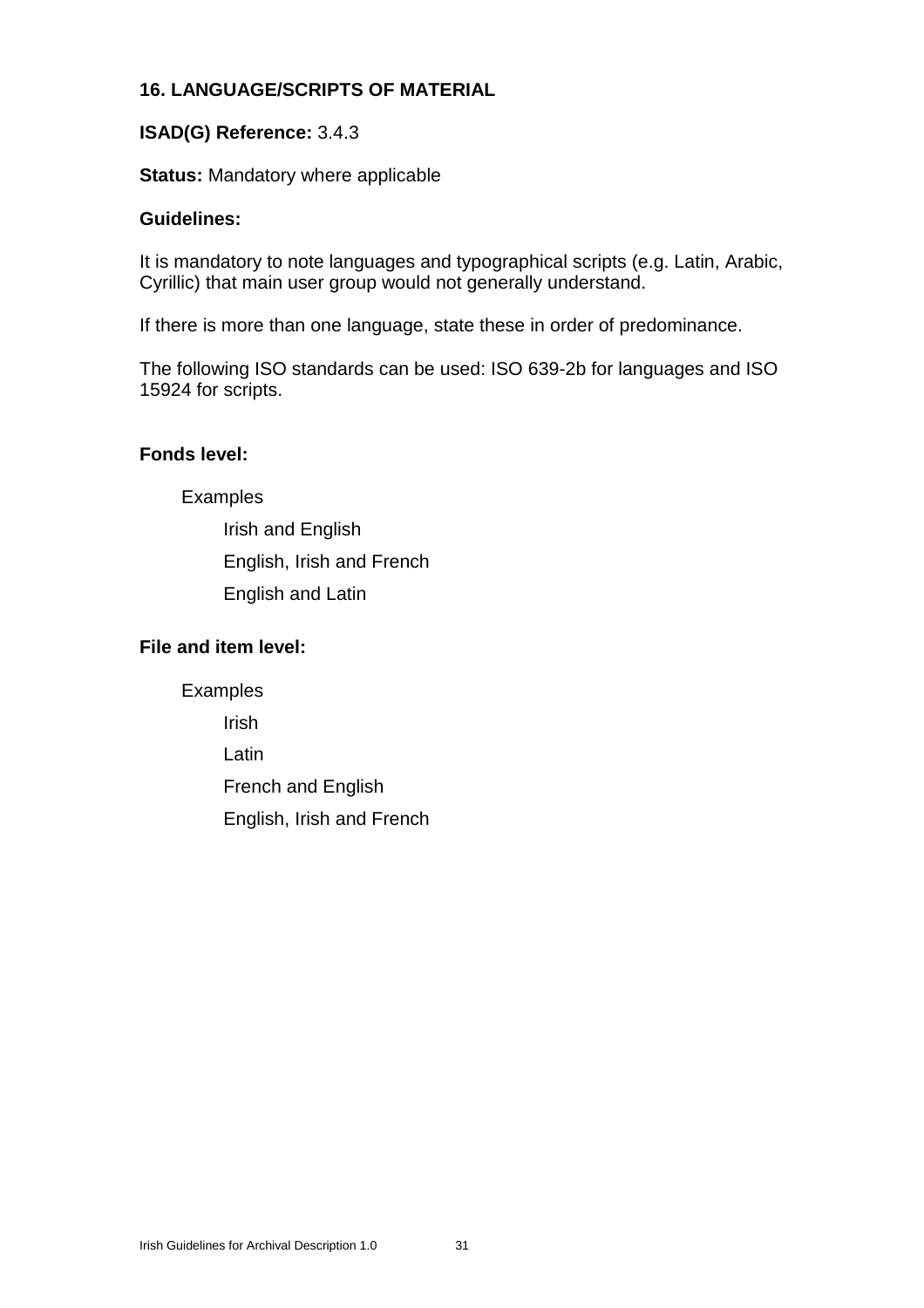# **17. PHYSICAL CHARACTERISTICS AND TECHNICAL REQUIREMENTS**

# **ISAD(G) Reference:** 3.4.4

**Status:** Mandatory where applicable

#### **Guidelines:**

This element is mandatory if there are any physical characteristics that affect the use of the material or any technical requirements for access.

It can also be used to describe the physical characteristics of manuscripts covering areas such as writing material, quiring, ruling, binding, and script.

#### **Fonds level:**

If there is anything about the physical nature or condition of the fonds that affects use, then state this briefly.

Examples

Fragile Largely illegible Partially mould damaged No audio visual facilities available Majority of documents in secretary hand

## **File and item level:**

Examples

Fragile Fragment Fire damaged Cassette player required Map table Vellum. Written in pointed minuscule. Dry-point ruling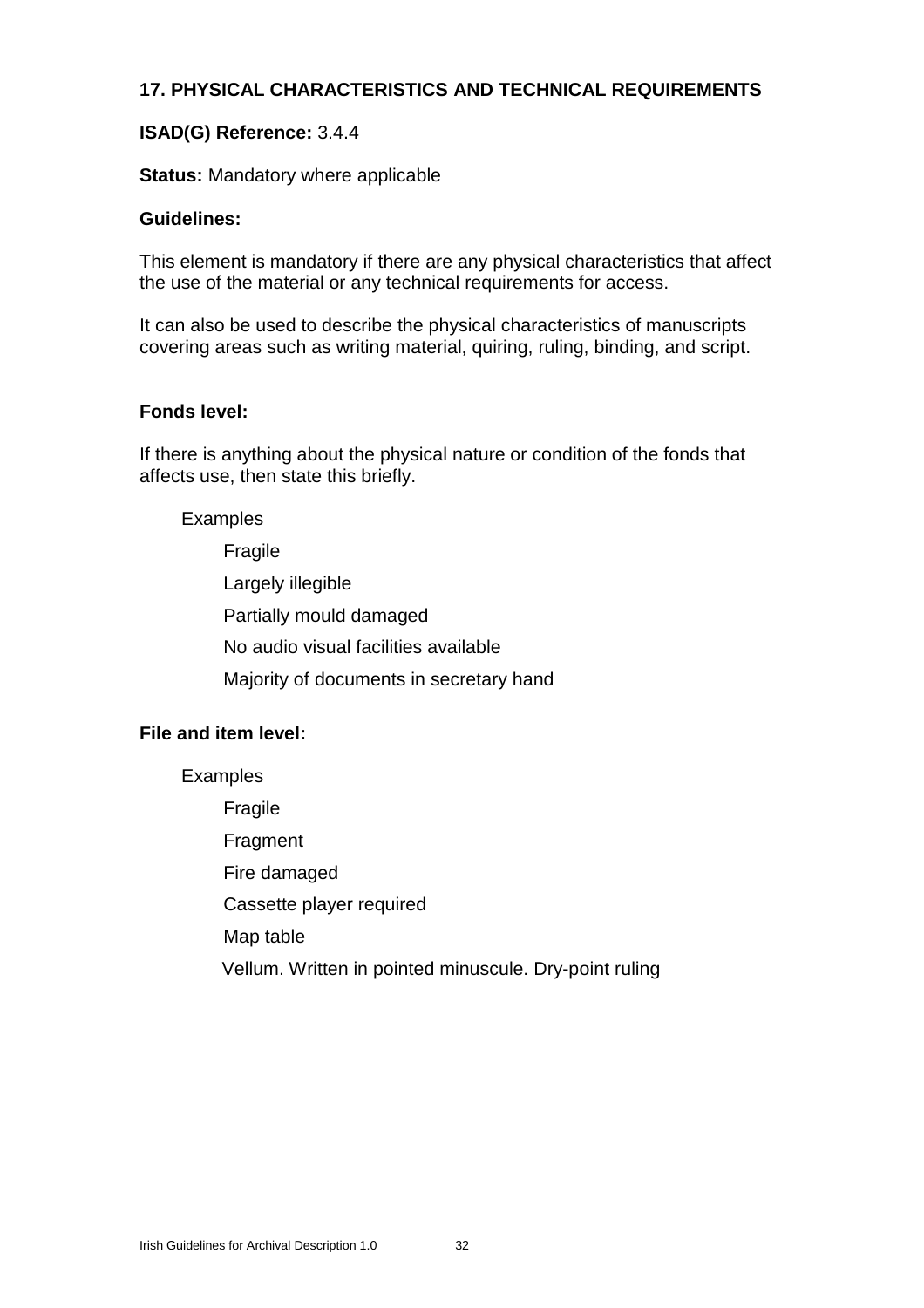# **18. FINDING AIDS**

# **ISAD(G) Reference:** 3.4.5

**Status:** Optional

## **Guidelines:**

Identify any published finding aids, facsimiles or transcriptions which provide information relating to the context or content of the fonds.

#### **Fonds**

## Examples

Lohan, Rena. *Guide to the Archives of the Office of Public Works* Dublin: Stationery Office, 1994.

Finding aid in reading room and on website Card catalogue of place names in reading room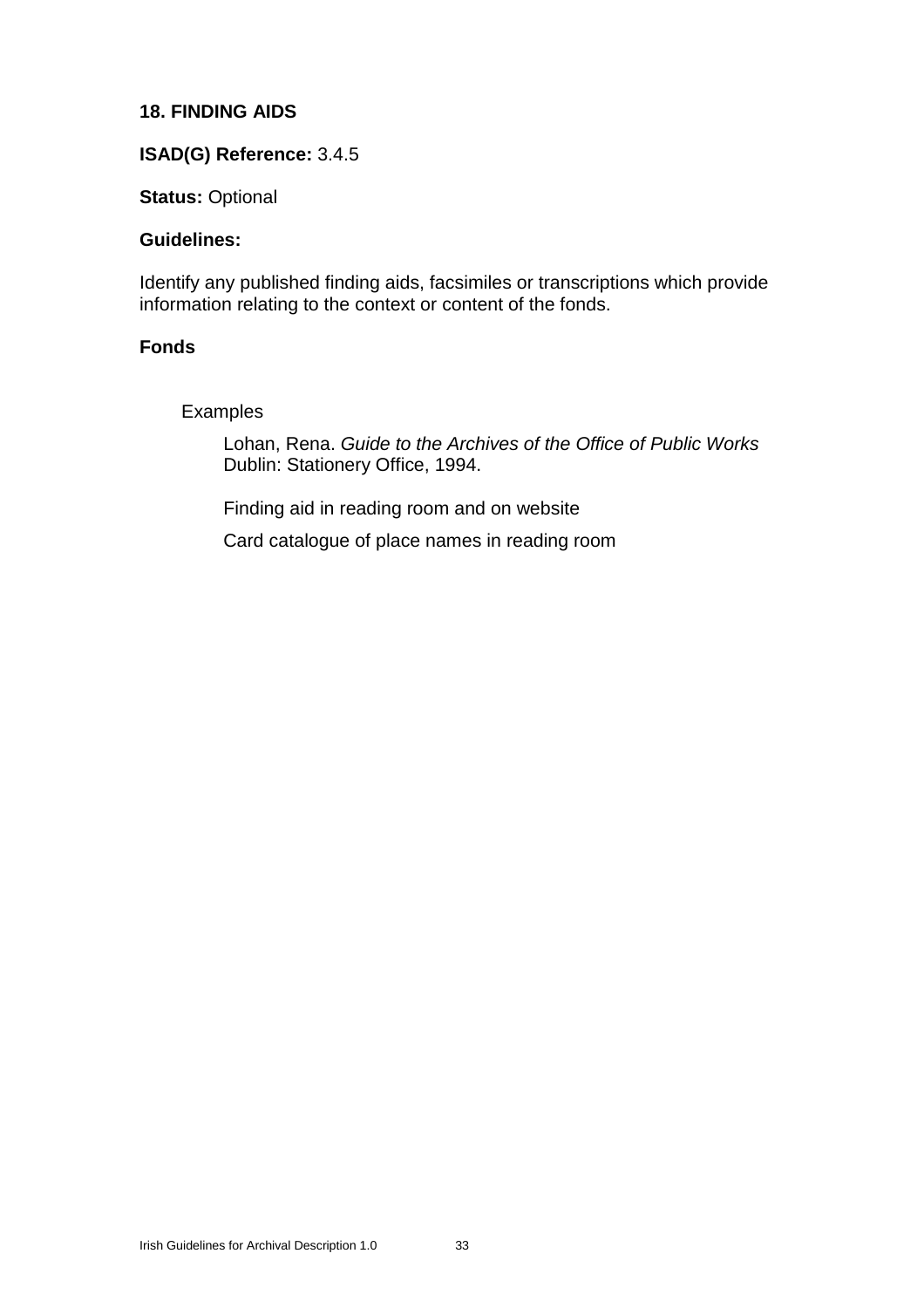# **19. ORIGINALS INFORMATION**

## **ISAD(G) Reference:** 3.5.1

#### **Status:** Mandatory where applicable

#### **Guidelines:**

This element is mandatory if information about the originals is known.

Where the fonds consists of copies, record the existence, location and availability of originals.

If the original no longer exists or the location is unknown record the fact.

#### **Fonds and Series level:**

Examples

Originals held by UCD Archives

Originals in private custody

Originals held by The National Archives, United Kingdom

Location of originals unknown

Some of the records survive in their original form, others are transcripts. The transcripts are handwritten, printed and typed.

## **File and Item level:**

Examples

Original file withdrawn 1970, current location unknown, photocopy available

Original file destroyed 1999, microfilm available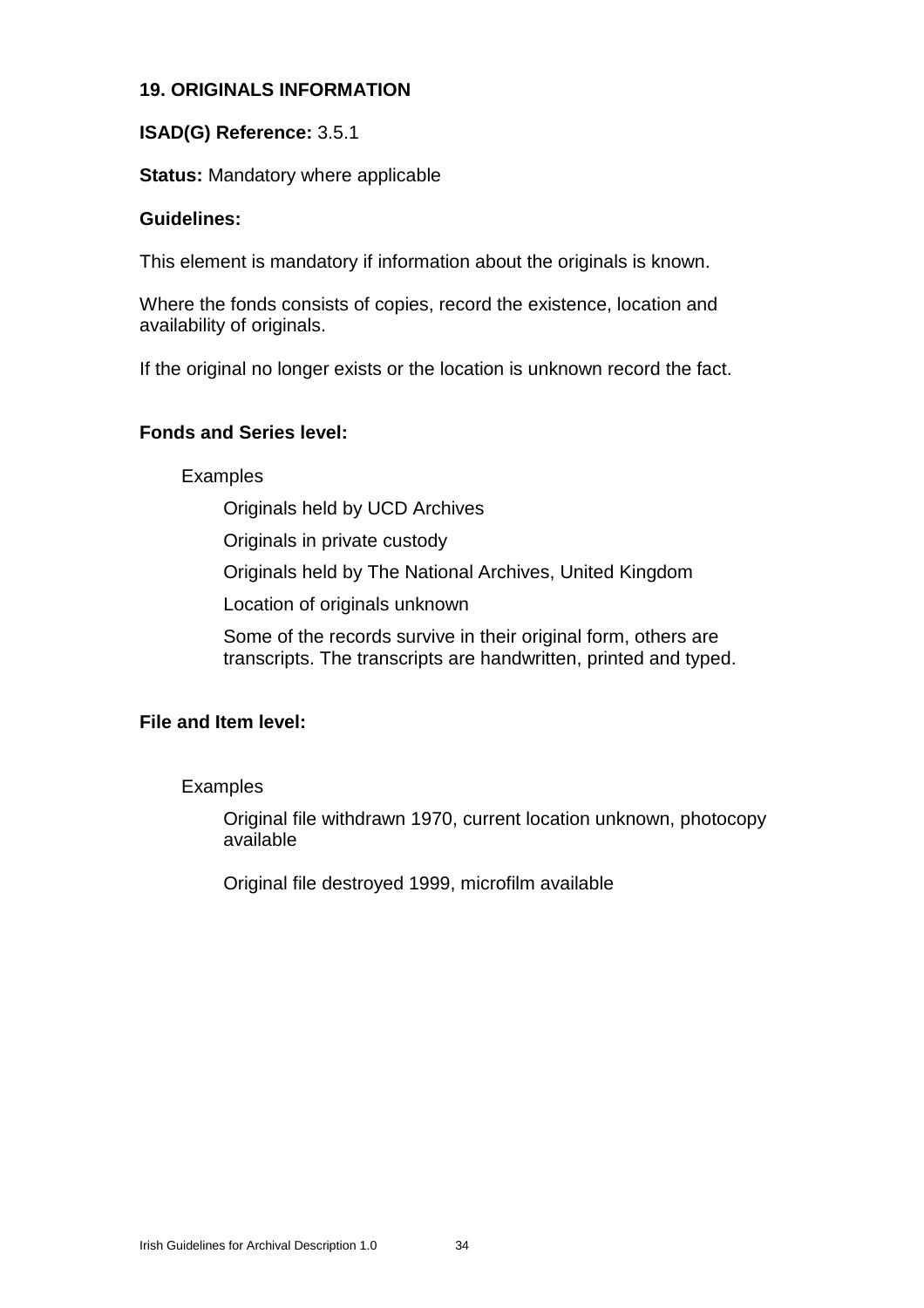# **20. COPIES INFORMATION**

## **ISAD(G) Reference:** 3.5.2

**Status:** Optional

#### **Guidelines:**

Record the existence, location and availability of copies. Where possible include reference codes.

#### **Fonds level:**

#### Examples

Microfilm copies held by the Public Record Office of Northern Ireland and individual parish churches

Digital reproductions available online: www.census.nationalarchives.ie

http://www.proni.gov.uk/index/search\_the\_archives/will\_calendars.htm

## **File and Item level:**

Examples

Available on microfilm, see MFGS 2/2987

Digital surrogate available at www.ivrla.ucd.ie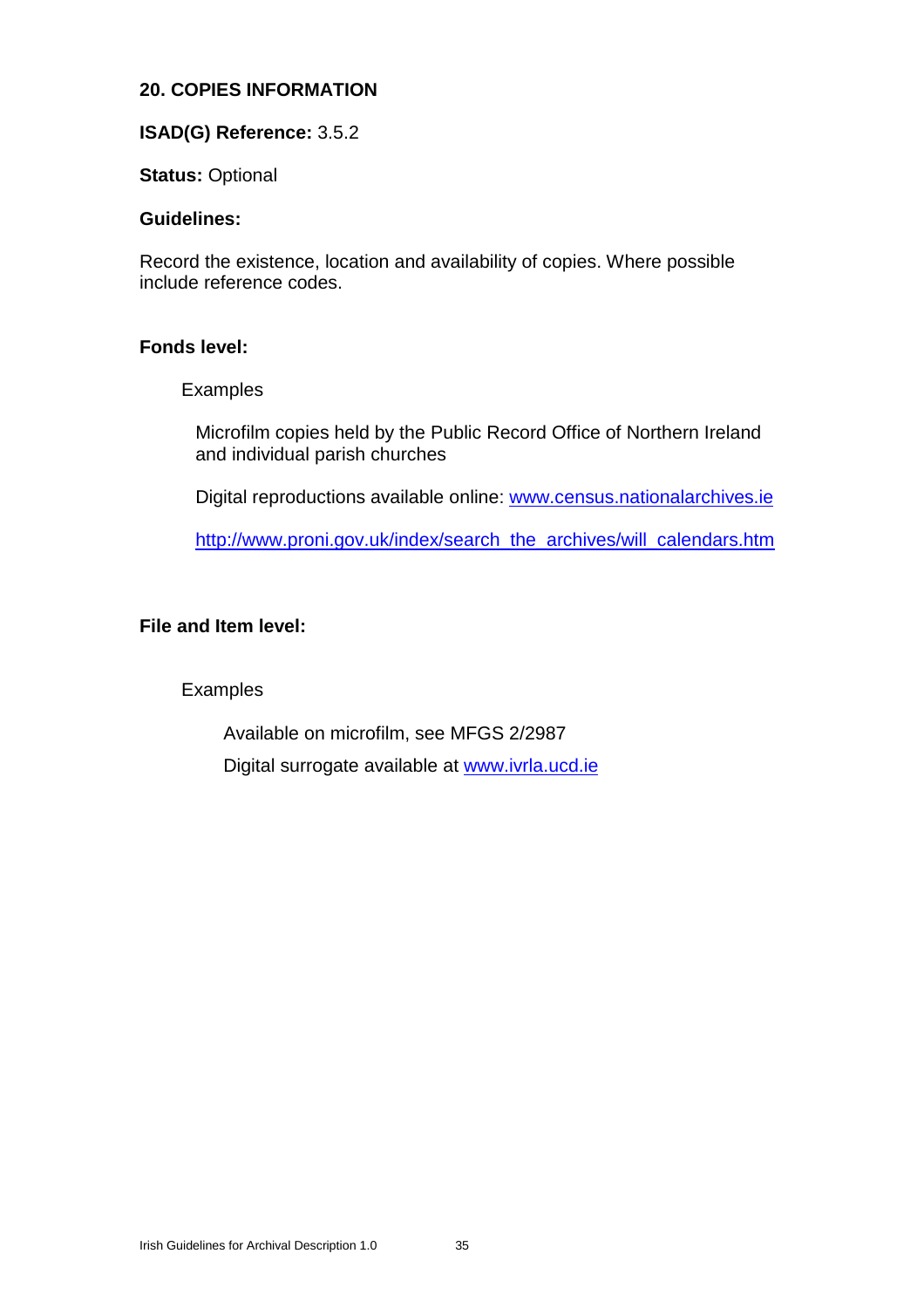## **21. RELATED MATERIAL**

#### **ISAD(G) Reference:** 3.5.3

#### **Status:** Optional

#### **Guidelines:**

Record related primary material and/or archives which are held by the same repository or elsewhere.

When citing this material provide:

- Reference code
- $\bullet$  Location
- A brief explanation of its relevance to the material currently being described.

#### **Fonds level:**

#### **Examples**

See also Department of Justice, Equality and Law Reform records, IE/NAI/JUST/2007/999

See also previous accessions from Department of Justice, Equality and Law Reform records, IE/NAI/JUST/2007/998

Sound recordings relating to the fonds are held by RTÉ Sound Archives.

Private papers of Eamonn de Valera are held by UCD Archives

See also papers held by the Northern Ireland Assembly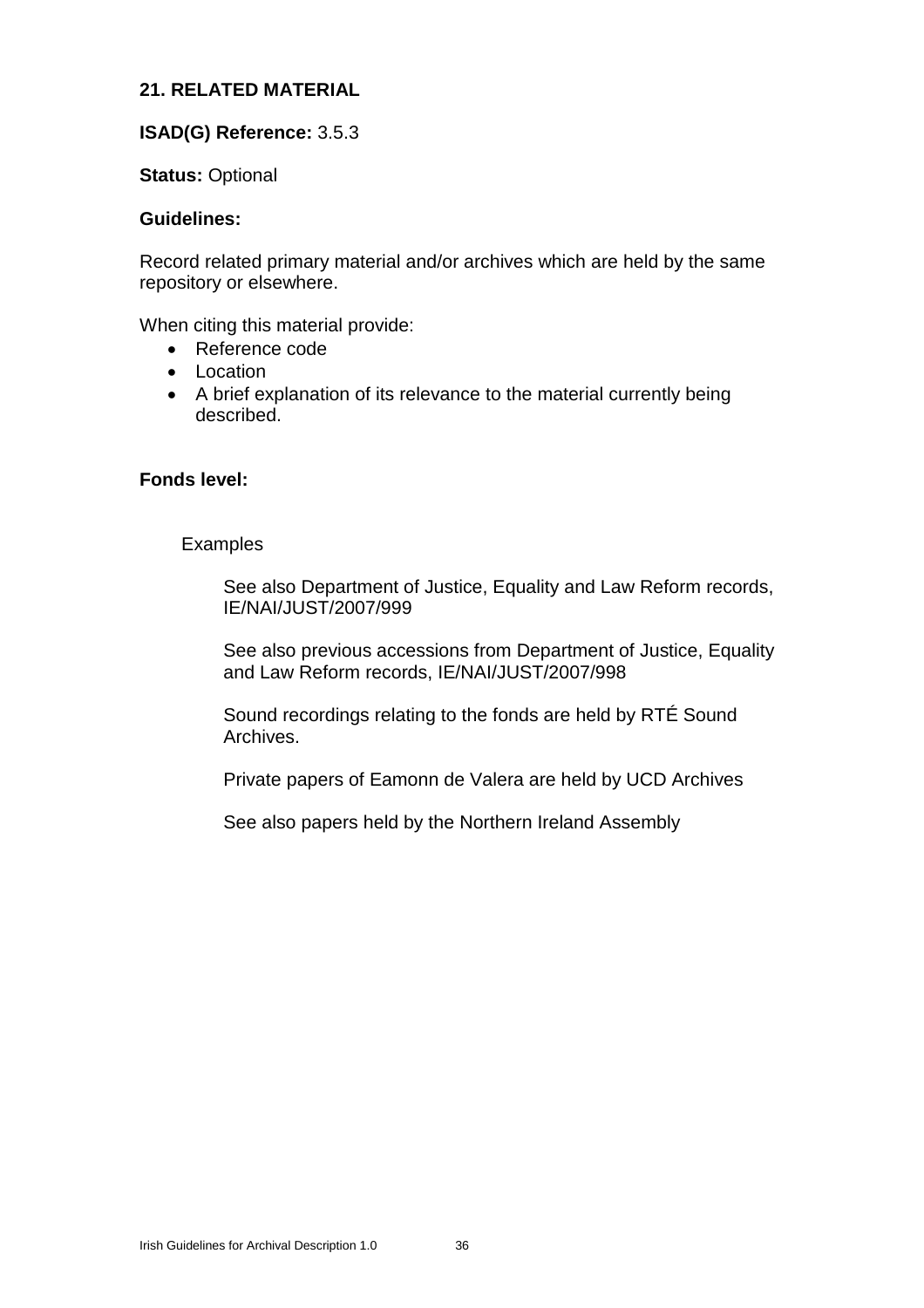# **22. PUBLICATION NOTE**

## **ISAD(G) Reference:** 3.5.4

#### **Status:** Optional

#### **Guidelines:**

Cite secondary publications used to compile the finding aid and any works about or based on the use or study of the fonds.

Use a recognized style guide, e.g. Chicago, Harvard, to standardize your method of citation.

#### **Fonds level:**

#### Examples

Ferriter, Diarmaid. *The transformation of Ireland, 1900-2000*. London: Profile, 2004.

Mosley, Charles, ed. Burke's peerage and baronetage. 106<sup>th</sup> ed. London: Fitzroy Dearborn, 1999.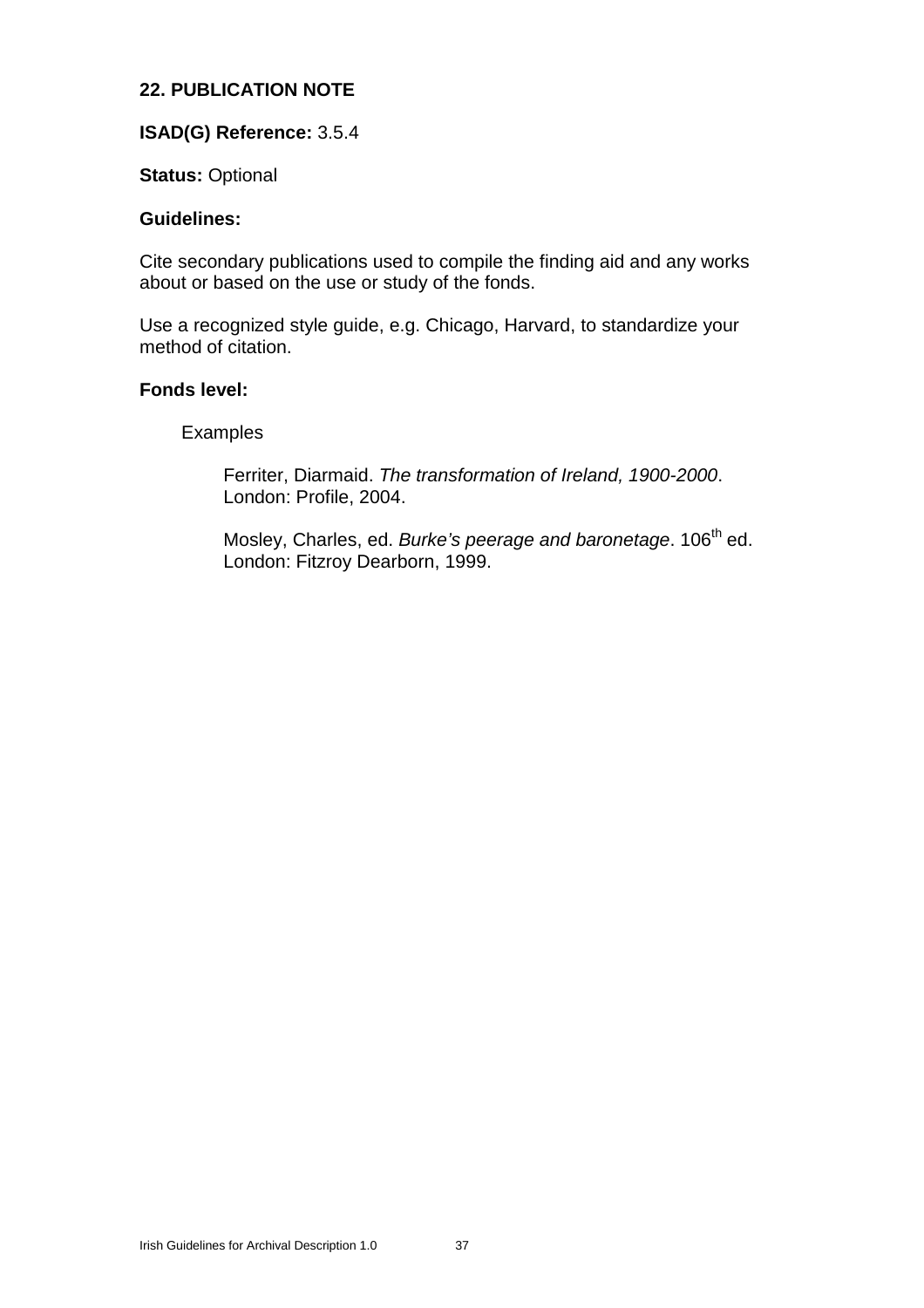# **23. NOTE**

## **ISAD(G) Reference:** 3.6.1

#### **Status:** Optional

#### **Guidelines:**

Before using this element, check carefully that the information will not fit into any other data element. If it cannot, record it here.

#### Example

Hugh Leonard used three different names throughout his life. John Keyes Byrne, Jack Keyes Byrne and Hugh Leonard. He is referred to as Hugh Leonard at all times in this list apart from in the description of some items which specifically note his other names. These items are mainly scripts, notebooks and material from the 1950s.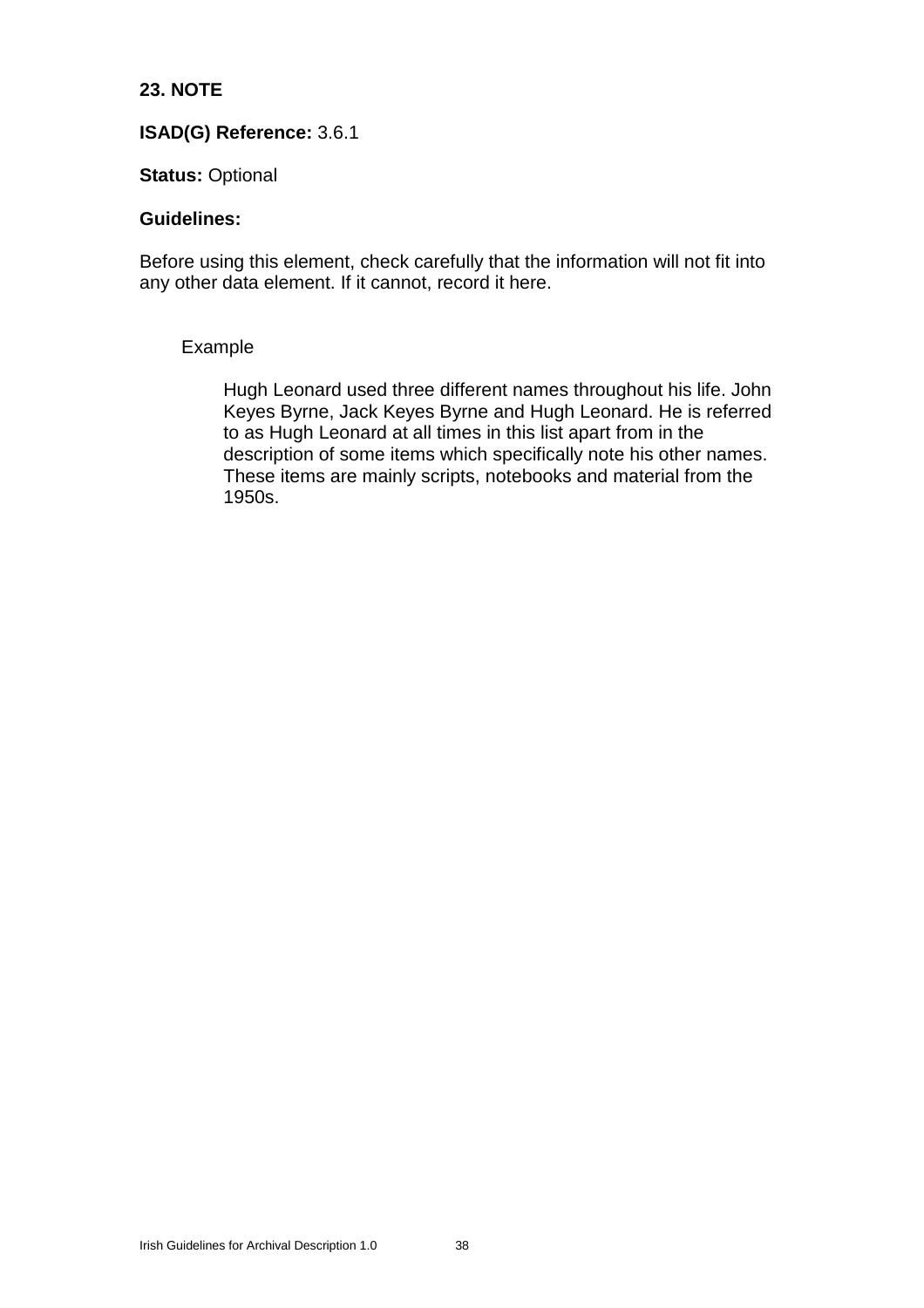# **CONTROL ELEMENTS**

# **24. ARCHIVIST'S NOTE**

# **ISAD(G) Reference:** 3.7.1

**Status:** Mandatory

## **Guidelines:**

Give name of listing archivist(s), including revisions by other archivist(s).

# **Fonds level:**

# Example

John Murphy, revised by Mary McCarthy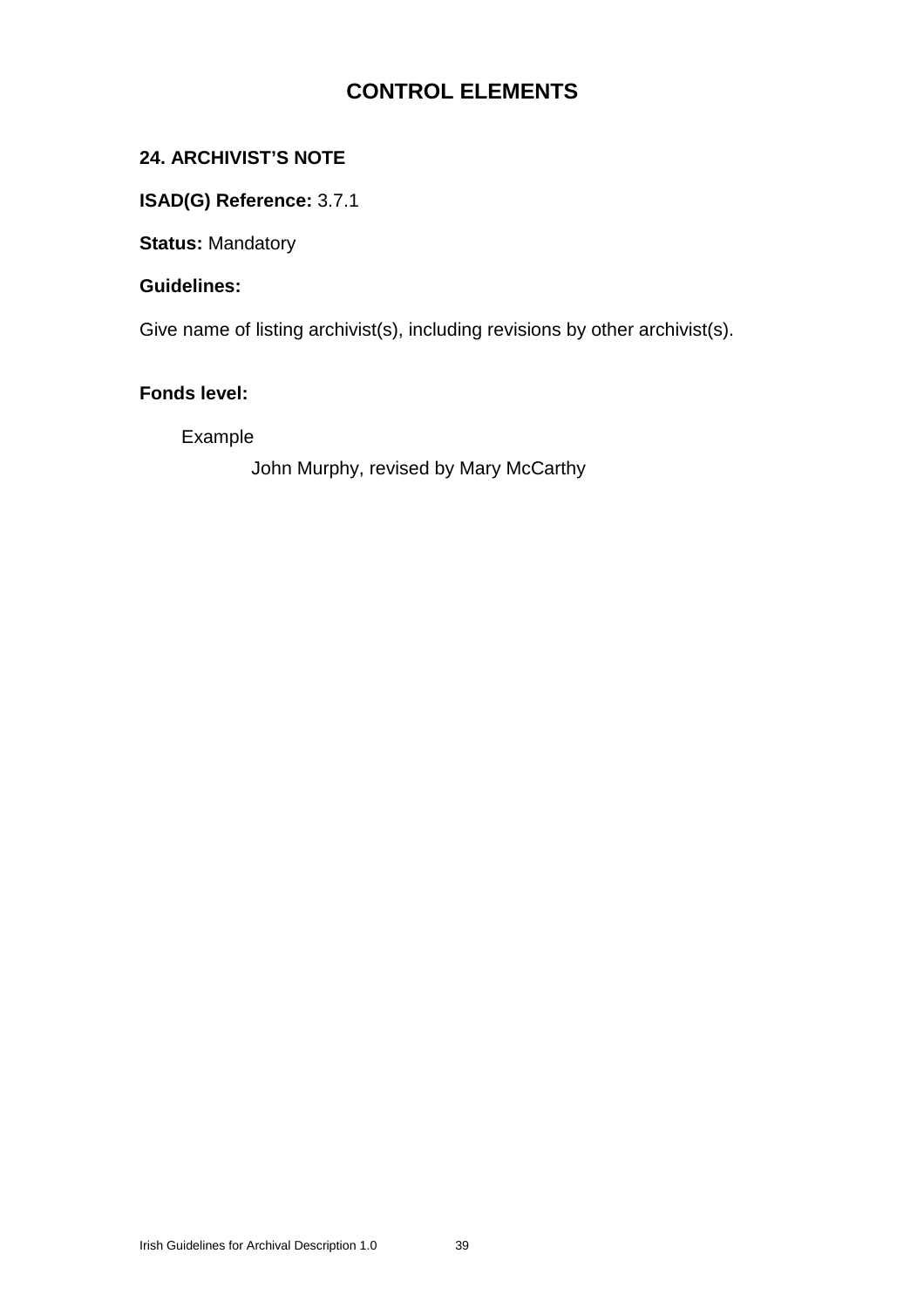# **25. RULES/CONVENTIONS**

## **ISAD(G) Reference:** 3.7.3

**Status:** Mandatory

#### **Guidelines:**

Record the international, national and/or institutional rules or conventions followed in preparing the finding aid.

#### **Fonds level:**

#### Examples

ISAD(G): General International Standard Archival Description. 2<sup>nd</sup> ed. Ottawa: International Council on Archives, 2000.

*National Council on Archives: Rules for the Construction of Personal, Place and Corporate Names*. 1997.

*National Archives, Ireland: Conventions for Listing Archival Collections*. Unpublished, 2006.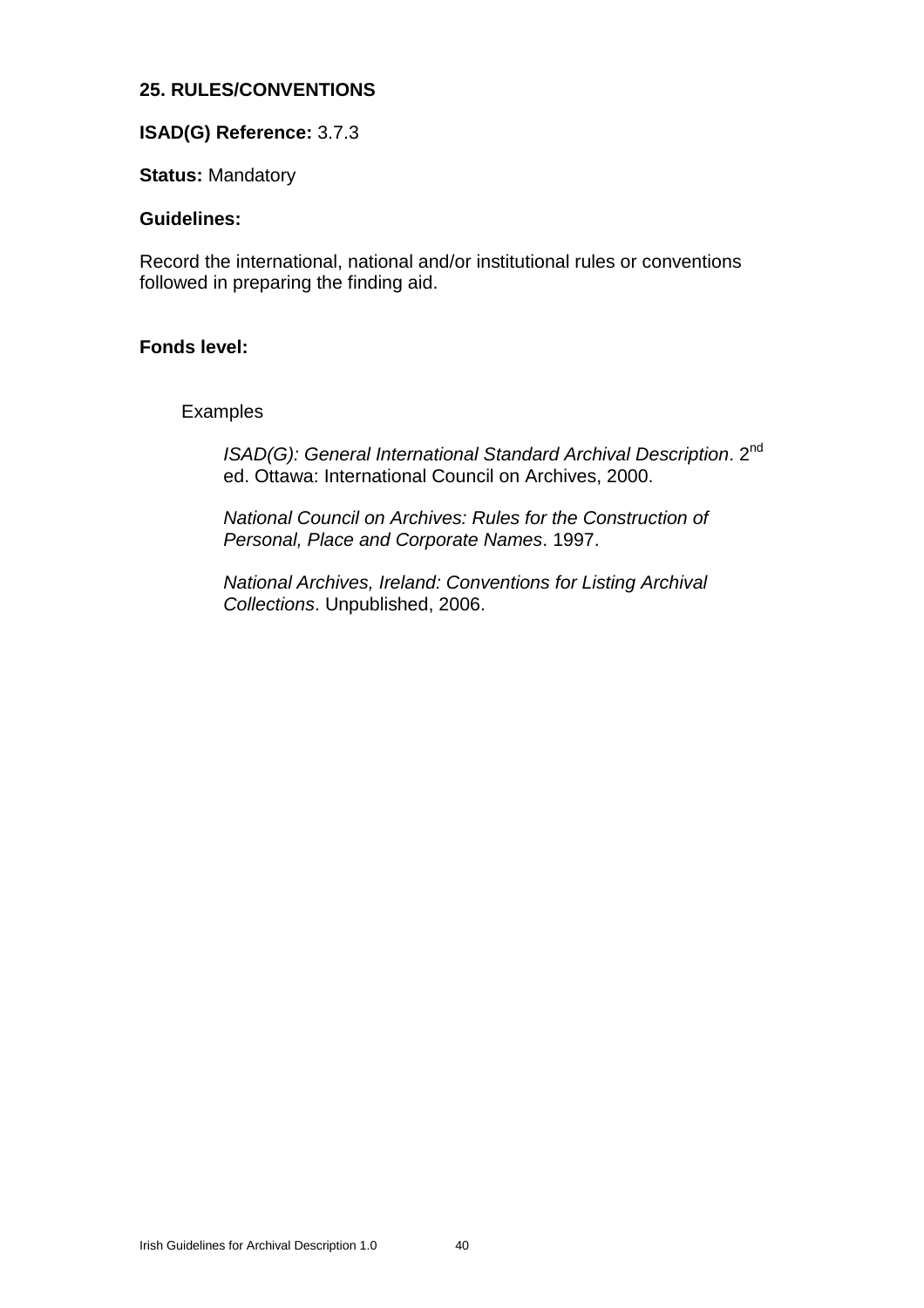# **26. DATE OF DESCRIPTION(S)**

# **ISAD(G) Reference:** 3.7.2

**Status:** Mandatory

# **Guidelines:**

Record completion date of the finding aid and date(s) of any revisions.

# **Fonds level:**

Examples

Finding aid prepared August 2008 August 2006, revised August 2008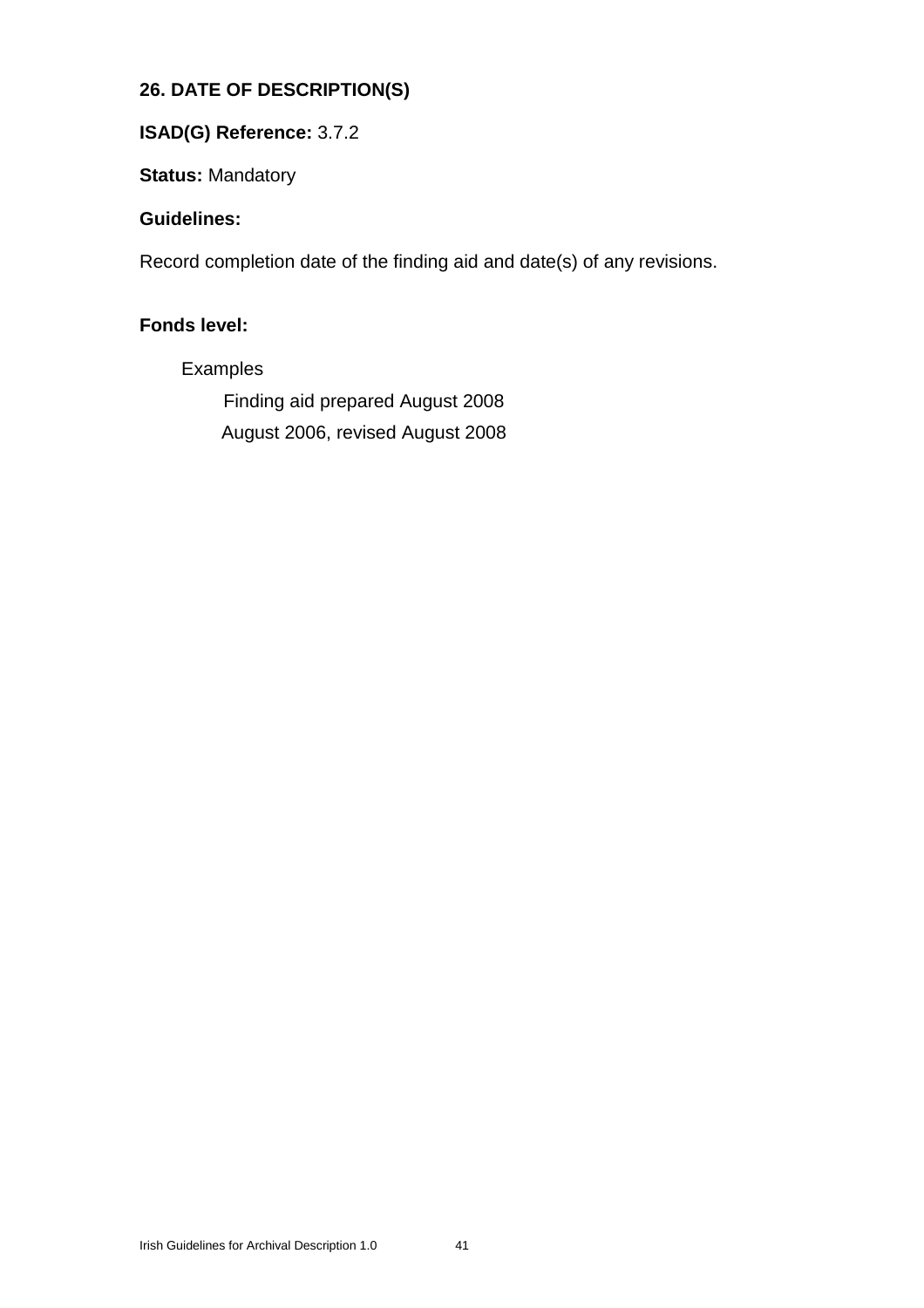# **APPENDIX A**

# **DATES: FURTHER EXAMPLES**

| For single dates:   |                                                                                                                                                        |                                                                                                         |
|---------------------|--------------------------------------------------------------------------------------------------------------------------------------------------------|---------------------------------------------------------------------------------------------------------|
| Year                | Certain<br><b>Derived</b><br>Derived within a single<br>year of document's<br>creation                                                                 | 1533<br>[1533]<br>[?1533]                                                                               |
| Month, year         | Certain<br>Certain<br>Certain month and<br>derived year<br><b>Derived</b><br>Derived within a span of<br>five years before and<br>after the date given | September 1533<br>Sep 1533<br>Jan [1533]<br>[September 1533]<br>[c September 1533]                      |
| Day, month, year    | Certain<br>Certain<br><b>Derived</b>                                                                                                                   | 7 September 1533<br>7 Sep 1533<br>[7 Sep 1533]                                                          |
| Date spans:         |                                                                                                                                                        |                                                                                                         |
| Years               | Certain<br><b>Derived</b><br>Certain and derived                                                                                                       | 1533-1603<br>$[1533-1603]$<br>$1533 - [?1603]$                                                          |
| Months, years       | Certain<br>Certain<br><b>Derived</b><br><b>Certain and Derived</b>                                                                                     | September 1533-<br><b>March 1603</b><br>Sep 1533-Mar 1603<br>[Sep 1533-Mar 1603]<br>[Sep 1533]-Mar 1603 |
| Days, months, years | Certain<br>Certain<br>Derived                                                                                                                          | 7 September 1533-<br>24 March 1603<br>7 Sep 1533-24 Mar 1603<br>[7 September 1533-<br>24 March 1603]    |
| Decade              | <b>Derived</b>                                                                                                                                         | $[1530 - 1539]$                                                                                         |
| Century             | <b>Derived</b>                                                                                                                                         | [1500-1599]                                                                                             |
| Parts of a century  | Derived: first half of<br>century<br>Derived: first quarter of<br>century<br>Derived: second half of<br>a century                                      | $[1500 - 1550]$<br>$[1500 - 1525]$<br>$[1550-1600]$                                                     |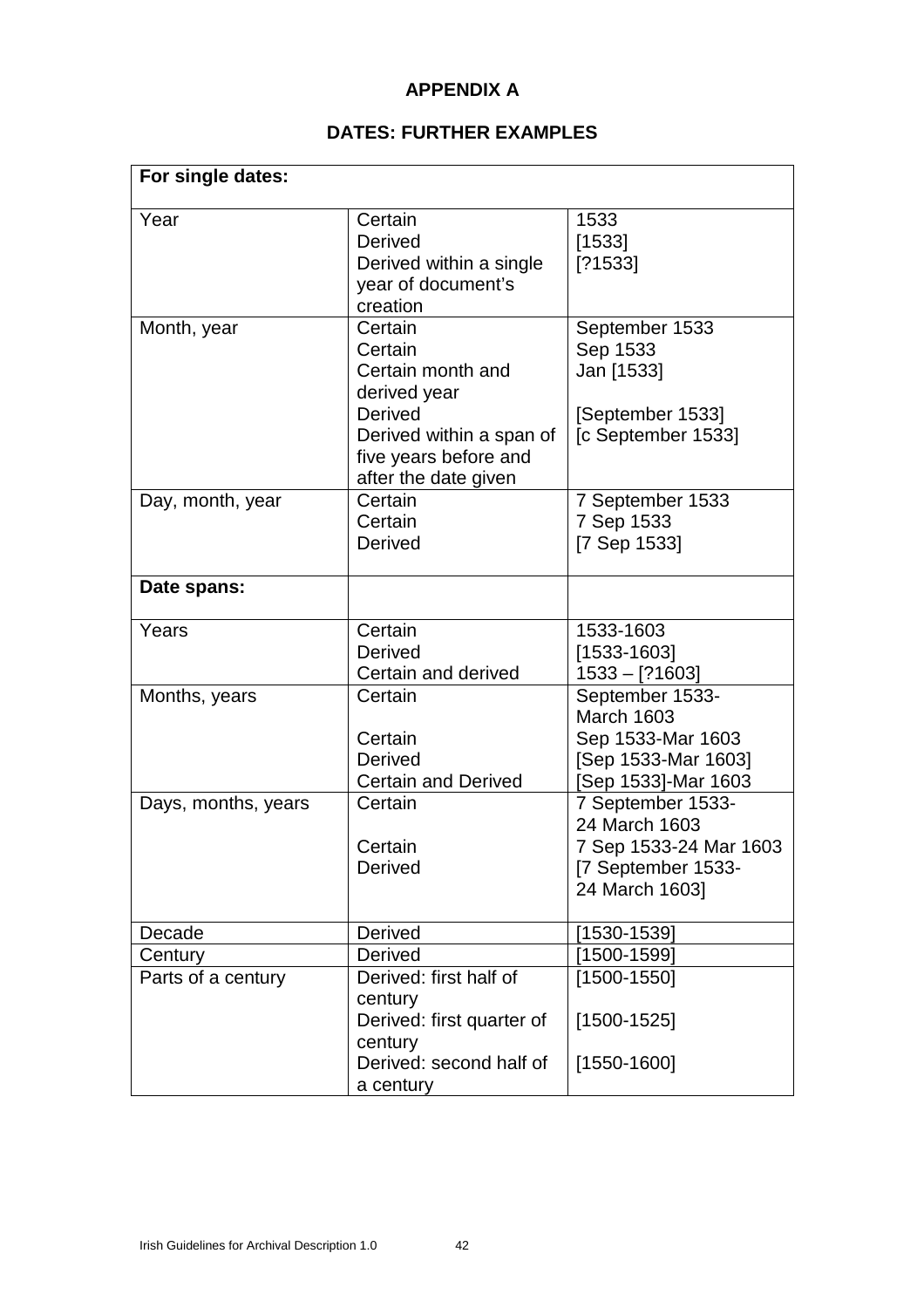# **APPENDIX B**

# **BIBLIOGRAPHY**

#### **Data structure:**

*A2A – Guidelines for New and Revised Cataloguing*. Version 1.0. 2002. http://www.nationalarchives.gov.uk/partnerprojects/a2a/standards.htm

*Describing Archives: A Content Standard* (DACS). Rev. ed. Chicago: Society of American Archivists, 2007.

ISAD(G): General International Standard Archival Description. 2<sup>nd</sup> ed. Ottawa: International Council on Archives, 2000. http://www.ica.org/en/node/30000

## **Indexing and Authority Control:**

ISAAR (CFP): *International Standard Archival Authority Record for Corporate* bodies, Persons, and Families. 2<sup>nd</sup> ed. Vienna: International Council on Archives, 2004. http://www.ica.org/en/node/30004

*National Council on Archives: Rules for the Construction of Personal, Place and Corporate Names*. 1997. http://www.ncaonline.org.uk/materials/namingrules.pdf

## **Relevant ISO Standards:**

ISO 639-2: *Codes for the representation of names of languages, Alpha-3 code*. Geneva: International Standards Organisation, 1998. http://www.iso.org/iso/iso\_catalogue

ISO 3166: *Codes for the representation of names of countries*. Geneva: International Standards Organisation, 2006. http://www.iso.org/iso/iso\_catalogue

ISO 15924: *Codes for the representation of names of scripts*, Geneva: International Standards Organisation, 2004. http://www.iso.org/iso/iso\_catalogue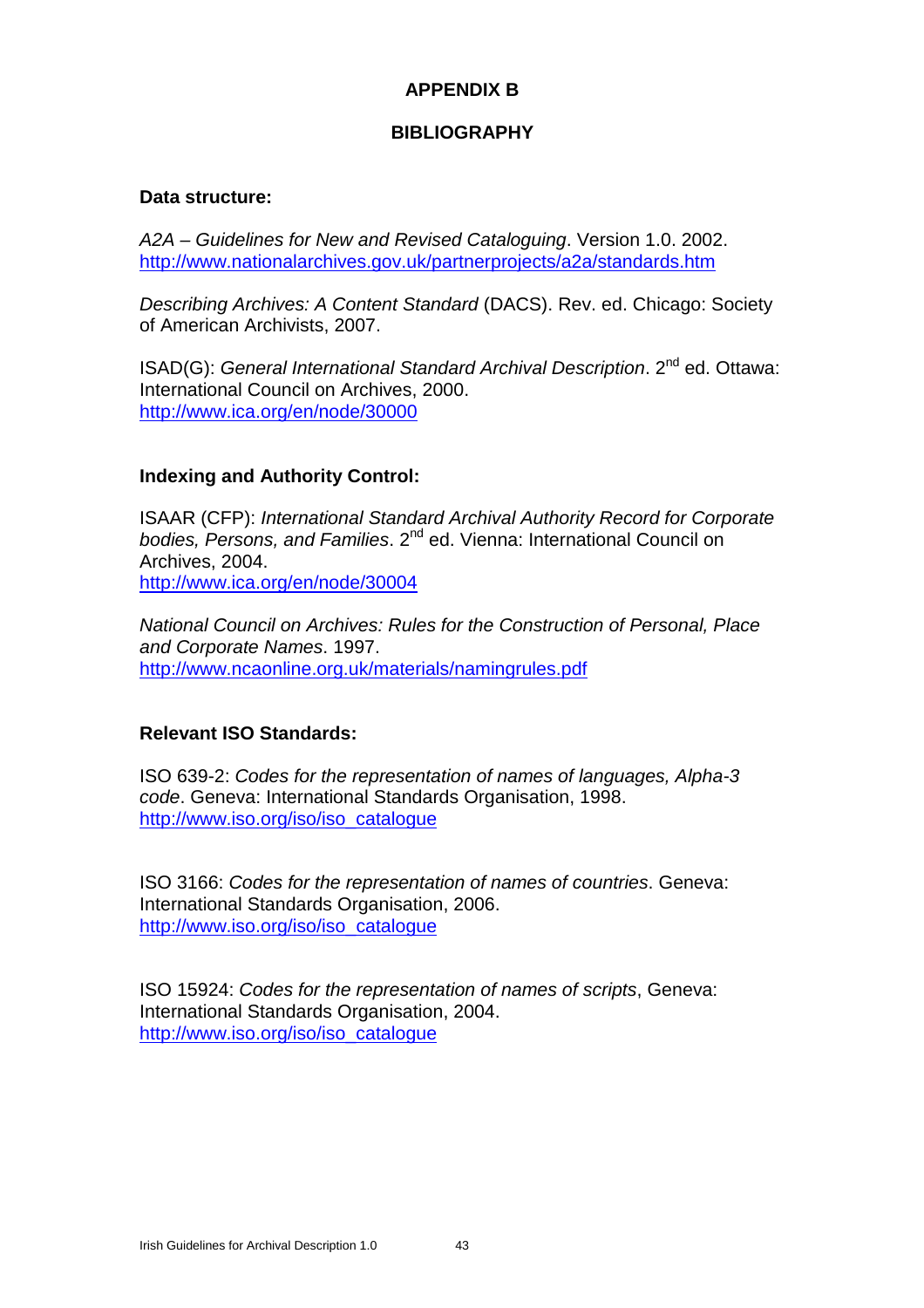# **APPENDIX C**

# **GLOSSARY**

This glossary consists of definitions drawn from  $ISAD(G)2^{nd}$  edition and from Richard Pearce-Moses' *A Glossary of Archival and Records Terminology*., Society of American Archivists. 2005.

For the purposes of this document, definitions were selected which reflected the understanding of archival terms in the Irish context. The origin of the definitions used here is indicated by the inclusion of (ISADG) or (RPM). Users are referred to the full versions of both glossaries available at http://www.ica.org/en/node/30000 and http://www.archivists.org/glossary.

| Access                  | The ability to make use of material from a fonds or collection, subject to<br>rules and conditions (ISADG)                                                                                                                                                                 |
|-------------------------|----------------------------------------------------------------------------------------------------------------------------------------------------------------------------------------------------------------------------------------------------------------------------|
| Acquisition             | Materials received by a repository as a unit; an accession (RPM)                                                                                                                                                                                                           |
| Accrual                 | Record(s) added to an existing collection (RPM)                                                                                                                                                                                                                            |
| Appraisal               | The process of determining the length of time records should be<br>retained (RPM)                                                                                                                                                                                          |
| Archival<br>Description | The process of analyzing, organizing, and recording details about the<br>formal elements of a record or collection of records, such as creator,<br>title, dates, extent, and contents, to facilitate the work's identification,<br>management, and understanding (RPM)     |
| Arrangement             | The process of organizing records with respect to their provenance and<br>original order, to protect their context and to achieve physical or<br>intellectual control over the materials (RPM)                                                                             |
| Authority<br>Control    | The process of establishing the preferred form of a heading, such as<br>proper name or subject, for use in a catalogue, and ensuring that all<br>catalogue records use such headings (RPM)                                                                                 |
| Collection              | Materials assembled by a person, organization, or repository from a<br>variety of sources; an artificial collection (RPM)                                                                                                                                                  |
| Creator                 | The individual, group, or organization that is responsible for the<br>creation, accumulation or maintenance of records (RPM)                                                                                                                                               |
| Data Element            | A unit of information as defined within an information system, typically<br>corresponding to a field in a database record or printed form (RPM)                                                                                                                            |
| Document                | Recorded information regardless of medium or characteristics. (RPM)                                                                                                                                                                                                        |
| File                    | An organised unit of documents grouped together either for current use<br>by the creator or in the process of archival arrangement, because they<br>relate to the same subject, activity, or transaction. A file is usually the<br>basic unit within a record series (RPM) |
| <b>Finding Aid</b>      | A description of records that gives the repository physical and<br>intellectual control over the records and that assists users to gain<br>access to and understand the records (RPM)                                                                                      |
| Fonds                   | The entire body of records of an organization, family, or individual that<br>have been created and accumulated as the result of an organic<br>process reflecting the functions of the creator (RPM)                                                                        |
| Interoperability        | The ability of different systems to use and exchange information<br>through a shared format. Standards facilitate interoperability (RPM)                                                                                                                                   |